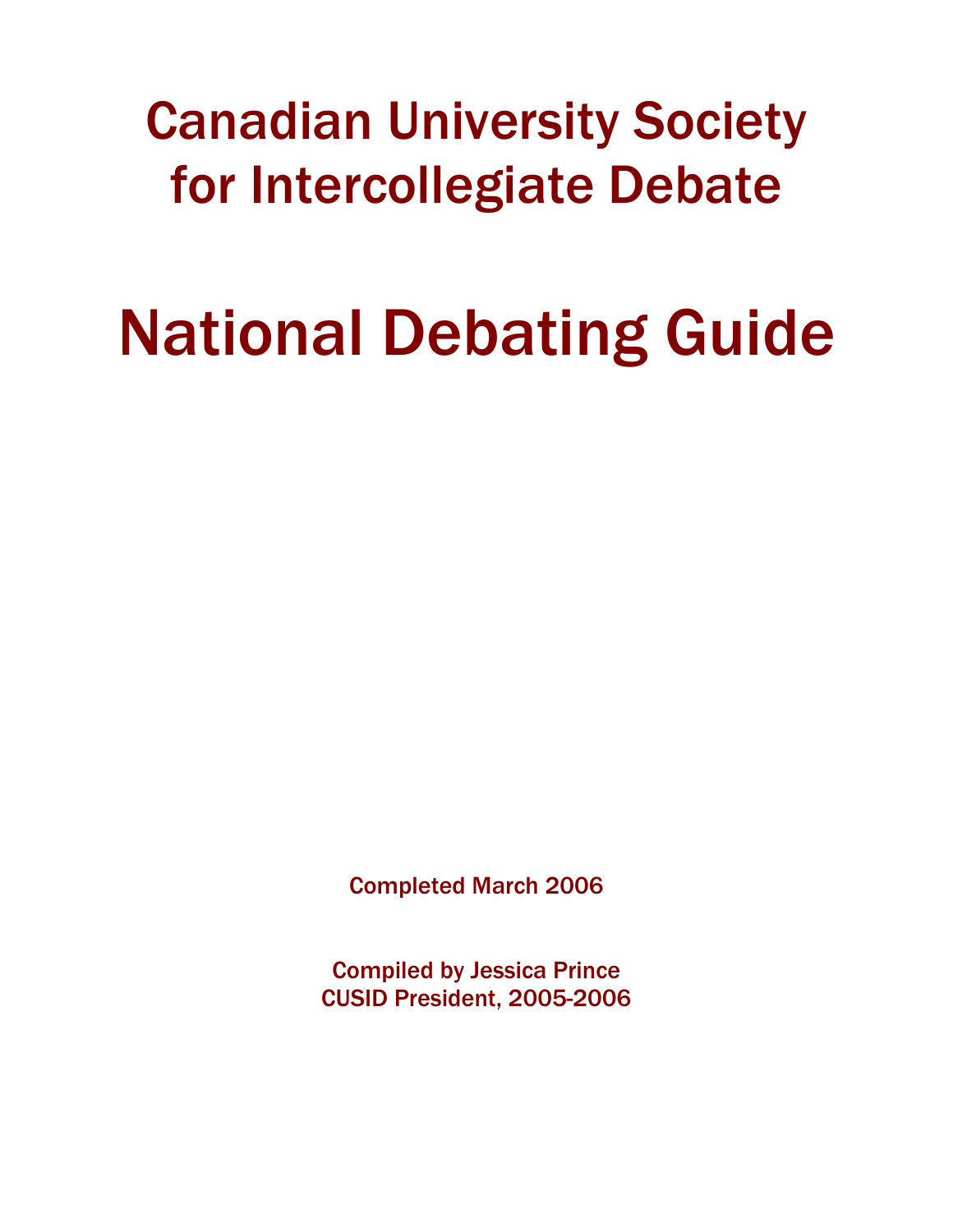## Foreword

At the beginning of my term as CUSID President, the idea of a National Debating Guide that could serve as a resource for all CUSID debaters was bandied about. Much to my surprise and good fortune, the Vice President of the Central Region, Paul-Erik Veel, undertook that sort of project during the summer of 2005 and I was pleased to assist him in a limited capacity. While his project was intended to meet the needs of the Central Region, the extensive and comprehensive document that was produced is a valuable tool for all debaters within our organization, and I am proud to report that it is being used by university clubs across CUSID. As a result, this compilation seeks to address those aspects of CUSID debating that were not touched upon in the Central Debating Guide. Generally speaking, it considers topics and issues that are more national in scope, such as British Parliamentary debating, North-Ams style, French debating, and the various regional styles of debate. Ideally, it will serve as a useful supplement to that first document, filling in some of the relevant gaps.

This National Debating Guide is not intended to be taken as a finished document. I hope that it will provide a solid foundation upon which further work can be built, as current issues are explored from new perspectives and as the various forms of debating evolve. Furthermore, this compilation is not a definitive or conclusive work. It is not an attempt to "set in stone" the proper approach to British Parliamentary or North-Ams style, for example. Rather, I hope that it can play an educational role, both in helping those debaters who may lack the resources to effectively learn a certain style of debate, and in enlightening individuals as to how debating takes place in a region or language other than their own.

All of the articles in this collection were written by highly qualified and experienced members of CUSID, but of course, they represent the specific perspectives of those individuals. In certain instances, the articles contradict one another; in others, they take normative stances on issues that are not necessarily "cut and dry." In my opinion, this is a strength of the document, since it illustrates that there can be multiple acceptable approaches to debating. As previously noted, however, the authors of these articles are all skilled debaters and their opinions are worthy of serious consideration.

Ultimately, this National Debating Guide exists largely because of the contributions of the individual writers and their willingness to share their expertise with the CUSID community. I thank them for their time and effort. I would like to recognize Paul-Erik Veel for assisting in the final editing of this document. I would also like to thank my Executive Director, Julieta Chan, for all of her technical expertise and hard work in getting this Guide into tip-top shape.

Happy reading!

Jessica Prince

CUSID President, 2005-2006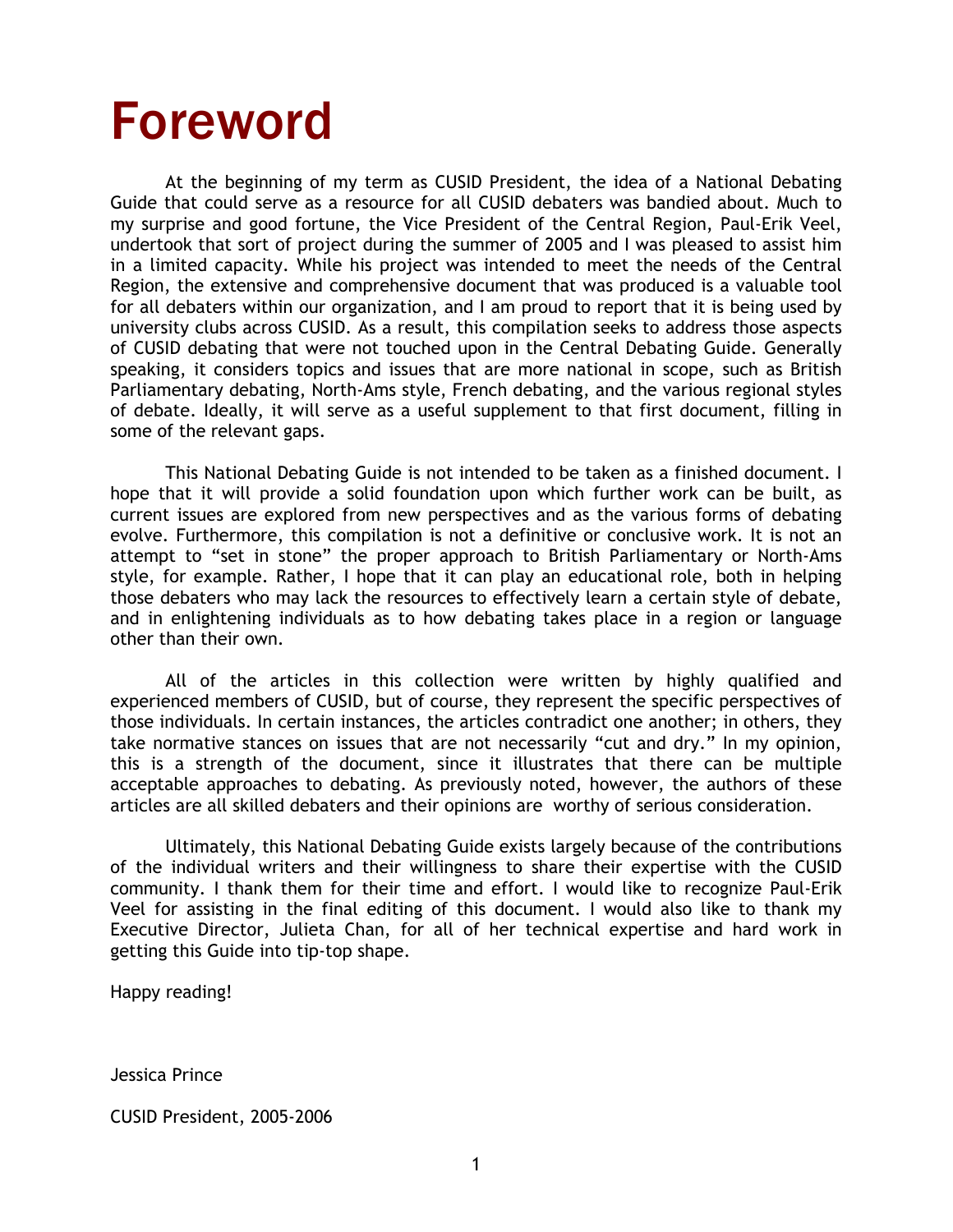# Table of Contents

| <b>British Parliamentary Debating</b><br>3                                                           |
|------------------------------------------------------------------------------------------------------|
|                                                                                                      |
| Joanna Nairn (University of Toronto, Hart House)                                                     |
|                                                                                                      |
| Joanna Nairn (University of Toronto, Hart House)                                                     |
|                                                                                                      |
| Meredith Tapper (University of Western Ontario)                                                      |
| Regional Approaches to Debate<br>- 11                                                                |
| (or "CUSID West on a Shoestring:<br>How I Learned to Stop Worrying and Love Edmonton in the Winter") |
| Monica Ferris (University of Calgary)                                                                |
|                                                                                                      |
| James Renihan (University of Toronto, Hart House)                                                    |
|                                                                                                      |
| Pamela Anderson (University of New Brunswick)                                                        |
| North American Style<br>19                                                                           |
|                                                                                                      |
| Kevin Massie (formerly of Queen's University)                                                        |
| <b>French Debating</b><br>22                                                                         |
|                                                                                                      |
| Guy-Philippe Allen Bouchard (McGill University)                                                      |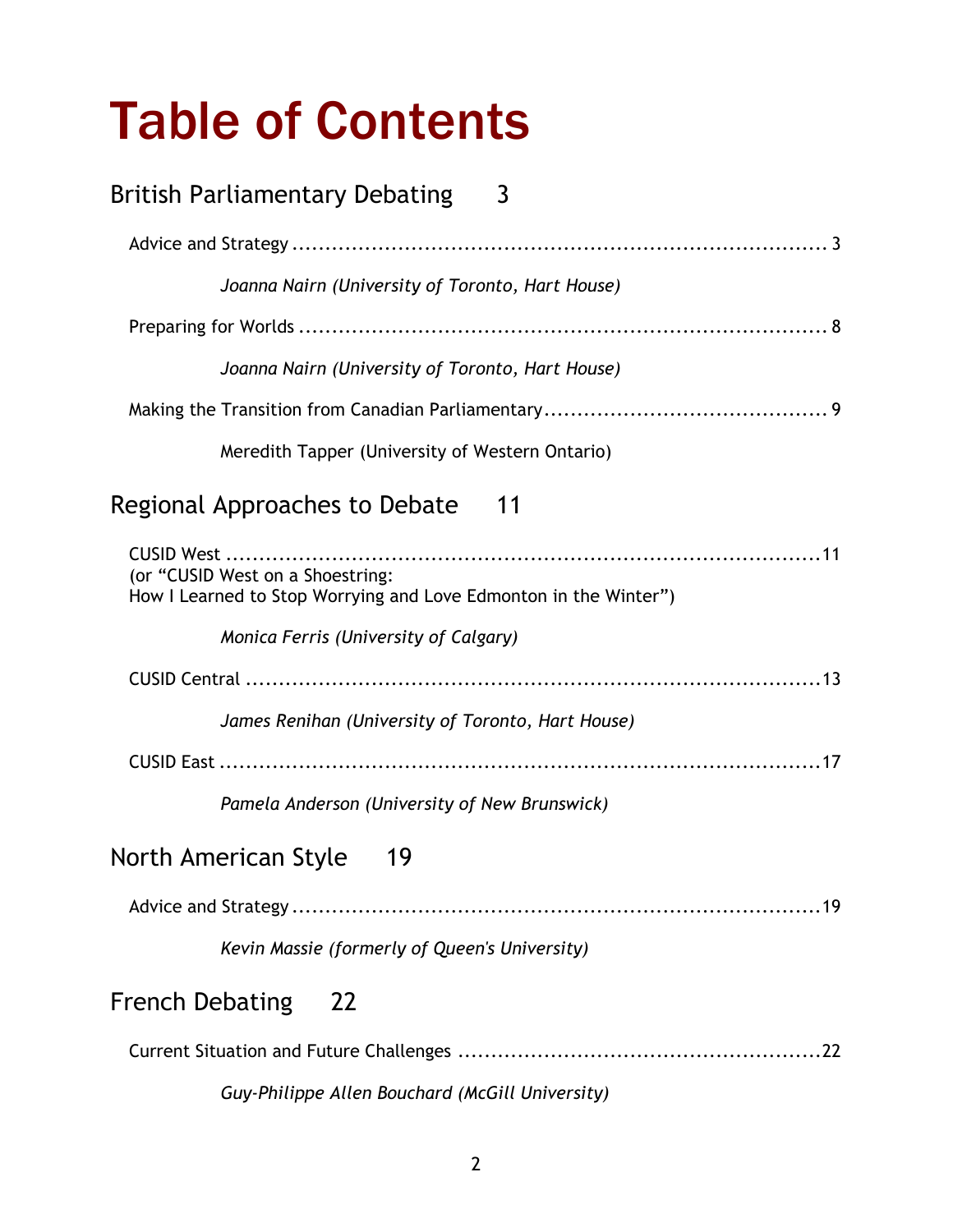## **British Parliamentary Debating**

*Advice and Strategy* 

#### <span id="page-3-0"></span>**1. General**

The one thing that you should remember about British Parliamentary is that your most important job is fundamentally the same as in Canadian Parliamentary— you must beat the team across the table from you (First Proposition vs. First Opposition, and Second Proposition vs. Second Opposition). If you don't do that, you can't possibly win the round. Your chances of taking even a second place are dramatically lessened, because your biggest role is to engage and clash with the team across from you. If that team is really weak, it may take you less time to beat them, and you will be able to engage with the other half of the round, but always spend the time to deal with them, no matter how bad you think they were. If they are really strong, then focus solely on their material and do the best you can to poke holes in it.

A lot of people think that the number of teams in BP means that you can hide from the best material presented by the other side by "cutting them out of the round" or by refusing to engage with that team at all. However, the smartest thing you can do is to attack the best arguments, the ones that are most difficult to rebut, because those will be the ones that are most important to the round. With four teams in the round, it's easy to get lost and to be deemed inconsequential by the judges; the way to avoid that is by putting yourself in the middle of the most important arguments. Even if you don't win them all, engaging with them as best you can will put you ahead of teams who didn't even attempt to do that.

#### **2. First Proposition**

The key to First Proposition is to treat it as any other case you would construct. First Proposition teams do best when they present a well-thought out model with solid arguments to back it up. It may help to think of the Prime Minister's speech in these terms: need, solution (plan or model), and arguments for why the solution addresses the need. Establishing a need may be more or less difficult depending on the topic you are given; most teams will concede that ending terrorism in Iraq is a reasonable need right now, while it is less accepted that school children have become dangerously unruly and teachers need a new form of punishment. The amount of time you spend on establishing the need will thus vary, and may even end up forming part of your arguments.

The plan or model you present can also vary in complexity. You might argue that the way to address the economic dependency of Aboriginals on the federal government is to prioritize casino licensing so it favours reserves who apply, a plan that is pretty straightforward and doesn't require much more detail. However, in the case of corporal punishment being used to address the unruly schoolchildren mentioned above, you're going to have to attach a lot more conditions to the plan. Who will be able to use it? In what circumstances? How often? How do you tell if it's being abused? Who will be the ones monitoring it? A lot of times, clearly setting out limitations and conditions on your model cuts out potential opposition arguments you would otherwise have to address.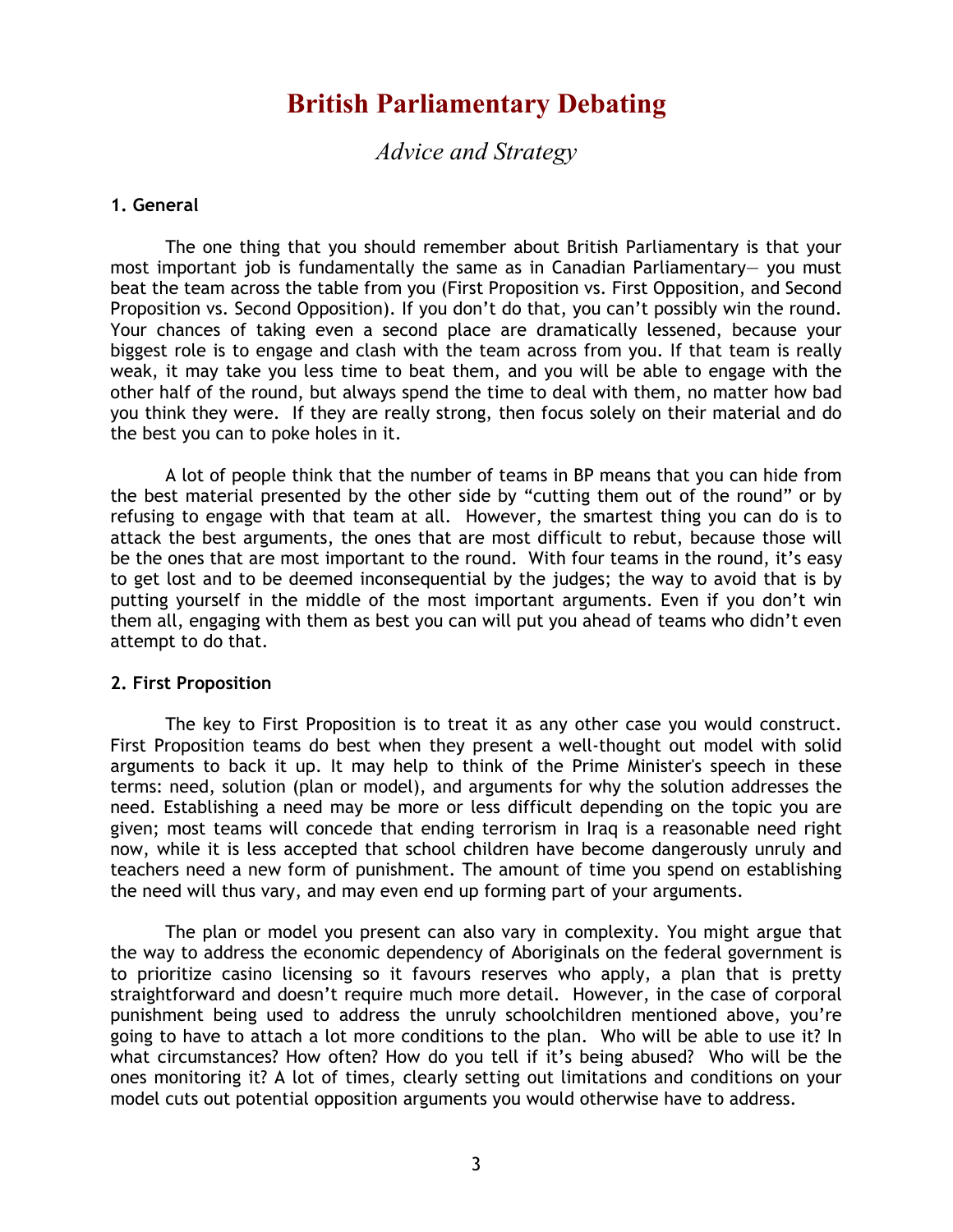Finally, you need to use your arguments to discuss how the plan solves the need: why it works, and why it is the best method (easiest, cheapest, safest, most reliable, etc.). This section can be further expanded upon by the second speaker on your team, whose role is similar to that of the Minister of the Crown in a Canadian Parliamentary round. They can simply add new arguments, or they can discuss philosophical underpinnings, case studies, or other new perspectives that help support your plan.

### **3. First Opposition**

As First Opposition, it can be tempting to throw out a lot of refutation-type arguments, and hope that something sticks. However, that strategy is going to make it very difficult for the judges to figure out what your stance or contribution to the round was, and it often means that Second Opposition will be able to pick your best argument and expand on it, claiming the credit for themselves. First Opposition should have a clear position on the topic, one that includes positive matter supporting their own view. The first speaker for the team can even start their speech with "On First Opposition, we will argue **2008**. If it helps, you can view First Opposition as very similar to the direction that Canadian Parliamentary rounds have been going with regards to Opposition, in that there is a burden for positive matter and not just refutation.

The first speaker for the team should introduce the stance and a significant amount of the constructive argumentation for the side, as well as spending some time clashing with First Proposition's case. The second speaker can then elaborate on the constructive, bring out the bulk of the attack on First Proposition, and perhaps do a small amount of summary of the round thus far.

A final thing to remember about First Opposition is that it is not enough to say that First Proposition's model won't work; you will have to propose an alternative. That can be the status quo (either because you disagree that there is a need for change, or because you think any change could make things worse), but often it will involve some type of alternative plan. That doesn't have to be as detailed as a countercase; if they propose sending UN troops into the Sudan, you could argue that the African Union would be better. However, if you have no alternative at all, you are vulnerable to the criticism that you have admitted there is a problem but cannot find a better solution than First Proposition's. If you are a First Proposition team that encounters this from Opposition, point out that they agree there is a need but have no alternative to your plan; regardless of how strong their rebuttals are, they will often drop the round on that criticism.

## **4. Second Half**

The most important rule for back half teams is that you can never, ever contradict your front half counterpart (ie. Second Proposition disagreeing with First Proposition/Second Opposition disagreeing with First Opposition, also known as "knifing"). Even if they set out a stance that you think is completely dumb and the wrong way to argue the side, you must be consistent with it. If you're stuck in that situation, you can gently steer the topic away from their material by talking about other arguments, philosophical reasons for the stance, or a different perspective on the topic, but you should never cross the line into disagreeing with them or contradicting what they said. For example, if the round is about the European Union integrating with North Africa and First Proposition proposes complete membership in the EU, including freedom of movement, it may be wise for you to argue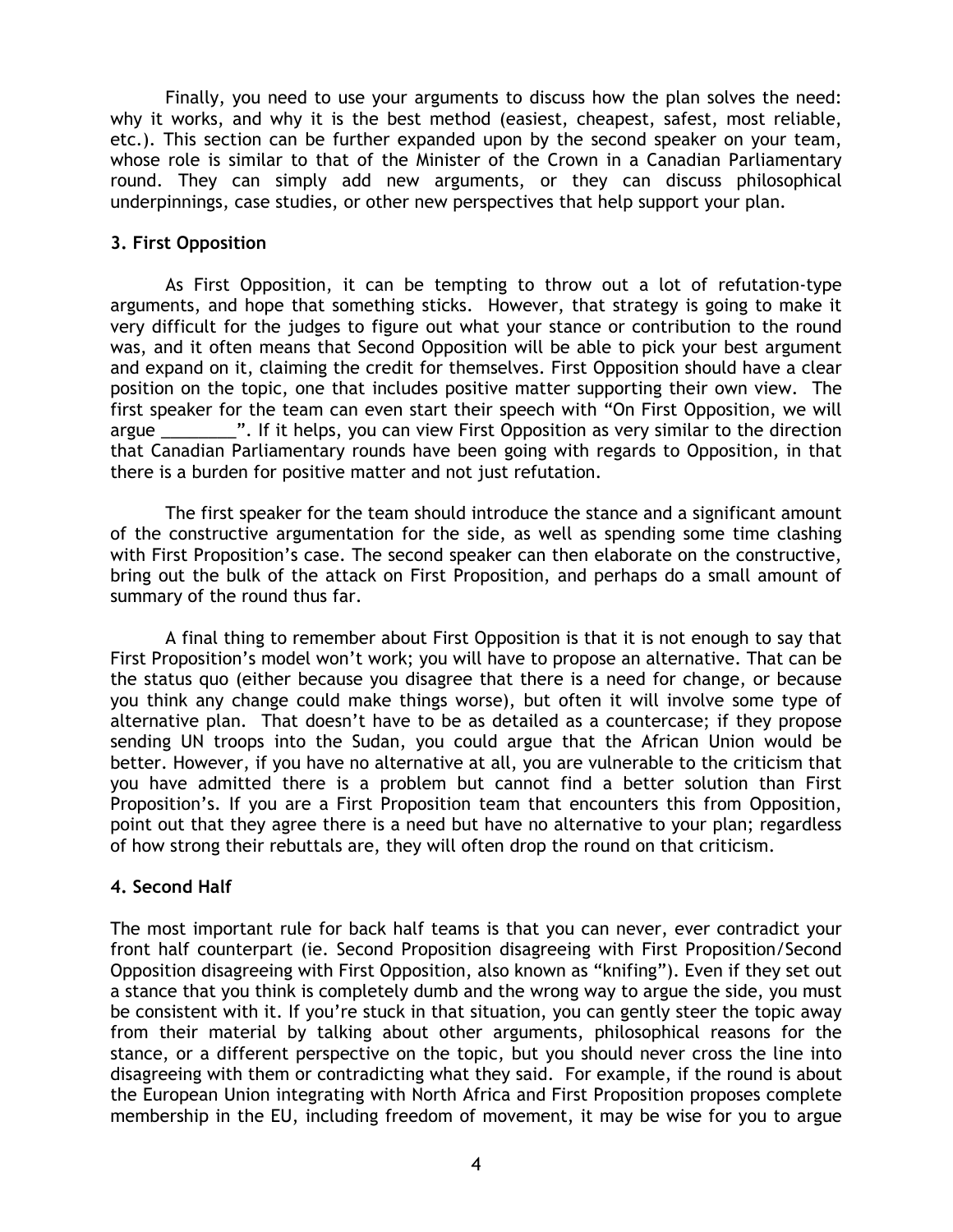from a more philosophical stance (that to expand its influence, the EU should be broadening its membership rather than deepening ties among existing members) rather than continue on the more difficult practical tact.

A lot of teams get very close to this line while trying to avoid being attacked for their counterpart's bad stance, but the following rule of thumb should help: if (without another team having raised the issue first) you feel it's necessary to explain to the judges why your stance or one of your arguments is not a knife, then it probably is one.

The speakers in the second half have much more specific roles than those in the first half. The first speaker on each side must present their team's extension, and the second speakers must summarize the round. The extension is the part of British Parliamentary debating that is most confusing because there is a lot of disagreement as to what is an acceptable contribution from a back half team. Generally, an extension should be a significant amount of new material: new arguments, a new way of looking at things (if the first half was narrow, talk about broad implications; if the first half was broad, discuss case studies or practical implications), philosophical justifications for a practical case, etc. However, much like First Opposition, it's best if your material can be tied together in a single stance or theme, which makes it easier for the judges to remember where you stood in the round.

With your extension, you want to stress that what you are talking about is the real meat of the round; your first half counterpart was obviously right about their arguments with the other first half team, but your team's extension is what gets to the heart of the issue. For example, if the first half in a round about whether the critique of art should be taught in schools argued almost exclusively about whether or not you *can* critique art, it's very easy for back half teams to make their extension about the effect of having it in schools specifically. This extension is very topical to the resolution, still related to the arguments of first half, but it also has the potential to be portrayed as the more important issue because it directly addresses the question of the resolution.

Finally, a word of advice for Second Opposition specifically. There are some judges at Worlds who are of the opinion that a Second Opposition extension must directly clash with the Second Proposition extension; they feel that it's not enough to address it through rebuttal, but the extension itself must be like First Opposition's stance to First Proposition's case. This isn't a position that the majority of judges subscribe to, but I think that it does provide a good general tip: whenever possible, Second Opposition's extension should address Second Proposition's. That doesn't mean you have to wait to hear theirs before you can choose your own, but when presenting it try to do so in a way that clashes as directly as possible with the team across from you. If they discussed philosophical issues and you want to present new case studies, at least spend some time during your extension to discuss the clash between your stances and how your case studies prove that their philosophy doesn't work practically.

Whip speeches are given by the second speaker on both back half teams, and are intended to summarize the round. Second Proposition's whip is allowed to have some new constructive material (though it should never be very much, as the focus is still on summary), but Second Opposition's whip is not allowed any new constructive material (like a rebuttal in Canadian Parliamentary). Whip speeches are good or bad almost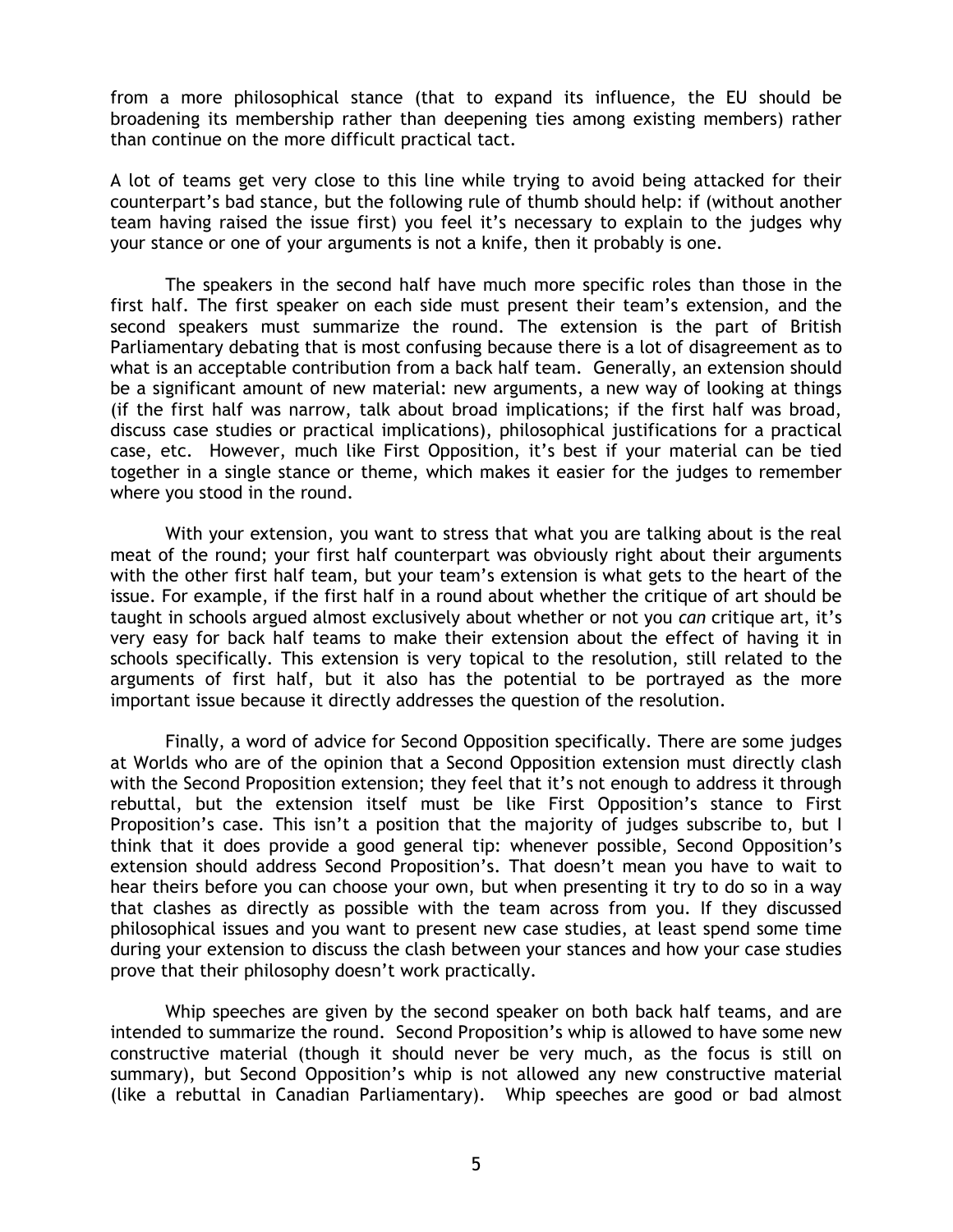entirely based upon the strategy taken; the material has (almost) all been said before, so the important part is what you choose to focus on and how you spin it.

When first learning to give whip speeches, a lot of debaters are told that they can summarize by talking about what each team said in the order that they said it. That's fine to help you organize when learning British Parliamentary, but it is generally not preferred at Worlds. Instead, you want to be looking at the round holistically and choosing themes to summarize the round around. For example, in a round about trade relations in the Americas, your themes might include the impact of American domestic politics, regionalism vs. global free trade, and how power dynamics work between hegemons and smaller nations. Which themes you pick will be determined by the flow of the round—what were the big issues that were talked about throughout the round, even if they weren't directly mentioned by name? On which of those issues did your team's extension really add to the analysis in a substantial way? Those are the issues you want to summarize around; usually three, occasionally two or four, never more than that.

Once you've chosen the biggest issues, you want to summarize what was said about them by the different teams, with a **lot** of emphasis on your team's contribution. Every time you discuss an argument made about the issue by a team on the other side, you want to talk about how your extension dealt with that argument and why it is the stronger position. Every time you discuss what your front half team said about it, you should mention that they were on the right track, but your team really fleshed out the real arguments.

Sometimes, you'll be in a round where the front half was quite weak or at least slightly worse than the back half. In those situations, you can often get away with completely downplaying the first half of the round by dealing with it before you get to your themes. You can very briefly (30 seconds at most) mention the major point of contention on either side of the front half, and why the team on your side won it. Then you can go into your themes, which you present as the real meat of the round and as much more fleshed out in the second half. That can have the effect of cutting out the first two teams, while leaving the rest of your speech free to directly attack the team across from you and discuss your material even more. However, you shouldn't try to cut out a first half that was as good as or better than the second half, because the judges will be a lot more likely to accuse you of sidestepping the important issues.

#### **5. Points Of Information (POIs)**

The basic rule of thumb in a British Parliamentary round is that you should give two and take two POIs. In reality, that means that you will have to stand up upwards of 20 times during the four speeches of the other side, and you will often be taken less than twice. Even if the other side is ignoring you, continue to stand up as often as you can without being obnoxious or disruptive; the judges will be more likely to notice that you are being deliberately cut out of the round. Jumping up quickly whenever the speaker says something dumb is also a good way to point out the mistake even if they don't take you. However, you should refrain from vocalizing your POIs before they are accepted; while it used to be acceptable to say things like "On Rwanda" or "On UN mismanagement", it is now generally discouraged at Worlds. Either stick to "On that point", or don't say anything until you are taken.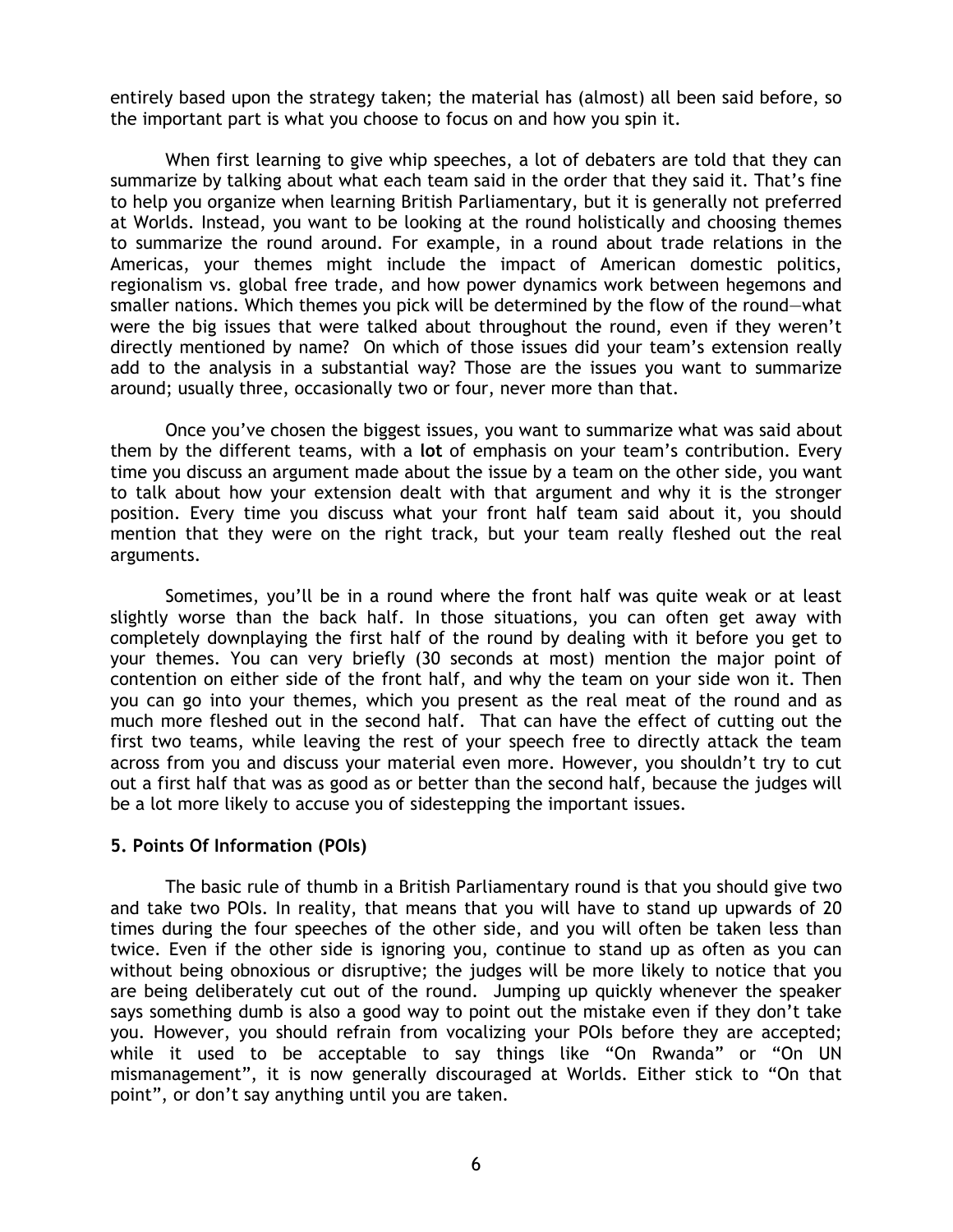Because a British Parliamentary round is so long, it is easy as a first half team to be forgotten by the end, and easy as a second half team to fail to establish yourself during the beginning. The use of POIs is the best way to avoid those problems. As a second half team, you can establish yourself early on by asking questions that point to obvious opposition arguments, which make it seem as though you came up with that argument and that First Opposition took the idea from your question. Some people advise using POIs to establish your extension early on (ie. to stake out ground so that First Opposition can't take it, and to make your material relevant from the beginning), but others caution that it only gives away your position and that First Opposition will often take that material anyway, when they might not have thought of it on their own. Whether you choose to use that method or not is a judgment call, but if you have a killer extension that's fairly obscure, it's probably safer not to POI with it in the first half.

For first half teams, POIs are the way to keep your best material in the round as long as possible. Your goal as a first half team is to have the last speaker on the opposite side *still* having to rebut your arguments. You also want to avoid having the summary speakers misrepresent your position, by characterizing it as something different or by attacking the weaker arguments and not mentioning the strong ones. Of course, the back half teams know you are trying to do that, and thus you'll be unlikely to have more than one question accepted in the whole back half. You need to make sure you make the most of what is likely your only opportunity to reiterate your case in that question.

I would recommend taking a minute or two at the end of the first half of the round to determine with your partner what you think your most important argument was; not simply the strongest one, but the one that involves the most central aspect of the debate to that point (this may need to be changed later, depending on where Second Proposition's extension takes the round). Write out a POI that restates that argument in a way that forces the back half team to either deal with it or to make it very obvious that they are avoiding it. Then, every single time you get up to ask a question, have that POI in front of you. It's very tempting to use your POIs to point out the big gaping holes you see in a team's arguments, but doing so doesn't really bring your material back into the round. Let the team across from them do the rebuttal, while you focus on keeping your position at the forefront of the judge's minds.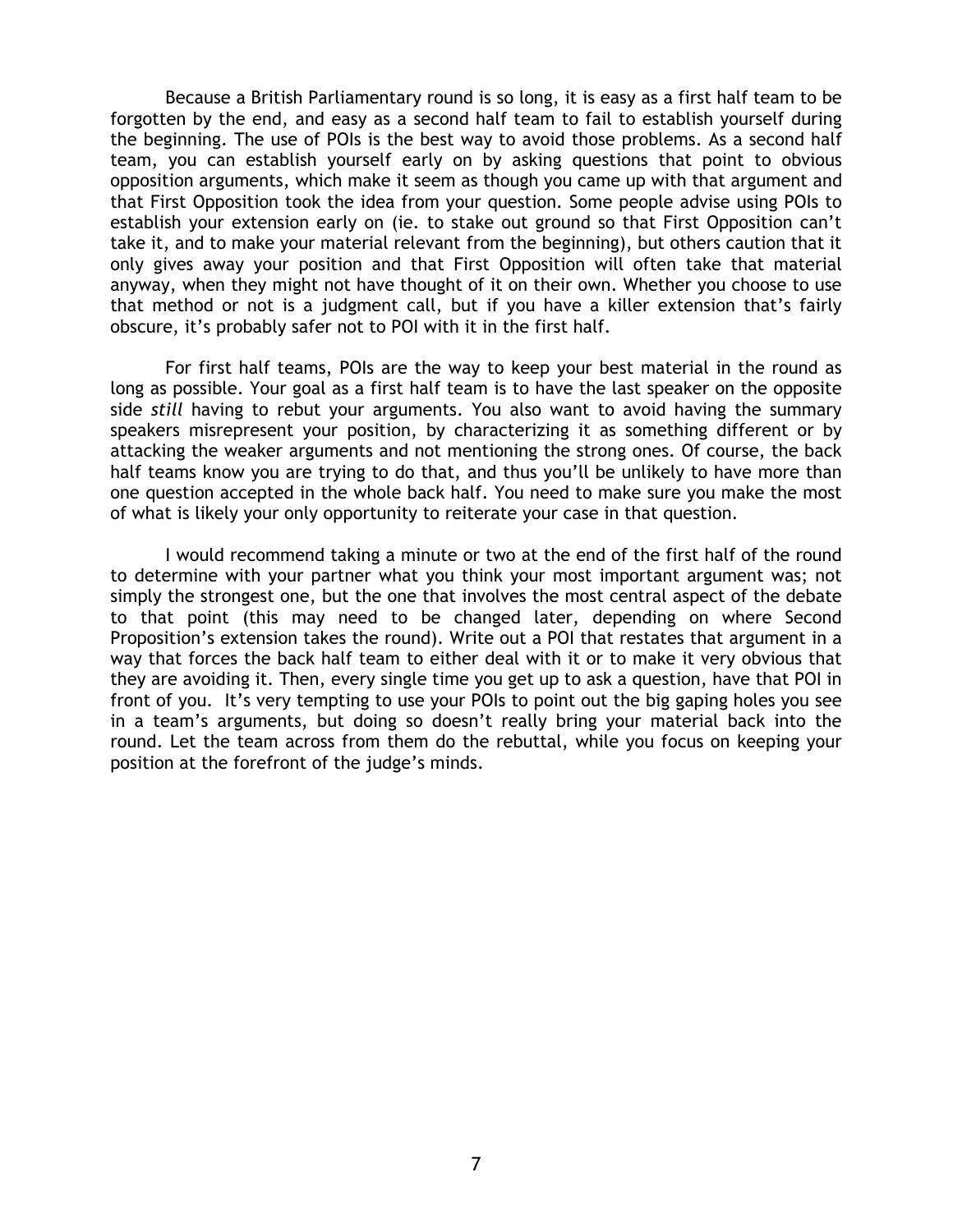## **British Parliamentary Debating**

*Preparing for Worlds* 

<span id="page-8-0"></span>The biggest difference between debating in Canada and debating at Worlds is that people at Worlds know more stuff. That sounds simplistic, but it's true—if you're in a British Parliamentary round in Canada, it's often very easy to bluff your way through without knowing very much about the topic. At Worlds, it's very likely that another team in the room (or one of your judges) will either be from the country under discussion or be in a ridiculously in-depth graduate program in the topic. The most important change you have to make to debate successfully at Worlds is not in how you argue, but in what you know and how you incorporate that into rounds.

That isn't to say that you need to spend years preparing, but you do need to be strategic in what you learn. Every year, there will be a couple hot spots in the world that you can reasonably expect to be hearing about at Worlds; recently, those would include Iraq, Israel, Sudan, North Korea, Pakistan, and the like. Then you should consider the geographic location Worlds is taking place in, because there will probably be one round relating to something local, although this is not a hard and fast rule. In South Africa, Truth and Reconciliation Commissions came up; in Malaysia, ASEAN and Myanmar did. Knowing something about the major political and economic factors in the host country or region is generally a good idea.

There is also a fairly predictable pattern of resolution topics at Worlds. Every year, there tends to be one of each of the following: trade, bioethics, children's rights, justice/law, and women's rights. Obviously, it isn't possible to know everything about all of those fields, but if you have the time, reading a basic text on bioethics or some articles about globalization/trade will be almost guaranteed to be helpful in at least one round.

Finally, one of the things that Canadian teams seem to struggle with the most is incorporating non-Canadian examples into rounds. If the round is about federalism or aboriginal-government relations, a discussion of Canada is probably okay. On pretty much anything else, however, you should be using examples from the rest of the world. There definitely exists a perception amongst Canadian teams that they are more likely to be criticized for using examples from their home country than the British or Australians, and whether this is true or not, being able to incorporate international examples can only make you sound more knowledgeable. At Worlds, you tend to hear a lot more examples in rounds than you do in Canadian British Parliamentary; people don't just make arguments based on logic, they throw in three or four examples of where a similar situation has resulted in the same outcome. That type of reasoning is hard to overcome unless you know enough to cite counter-examples that back up your case.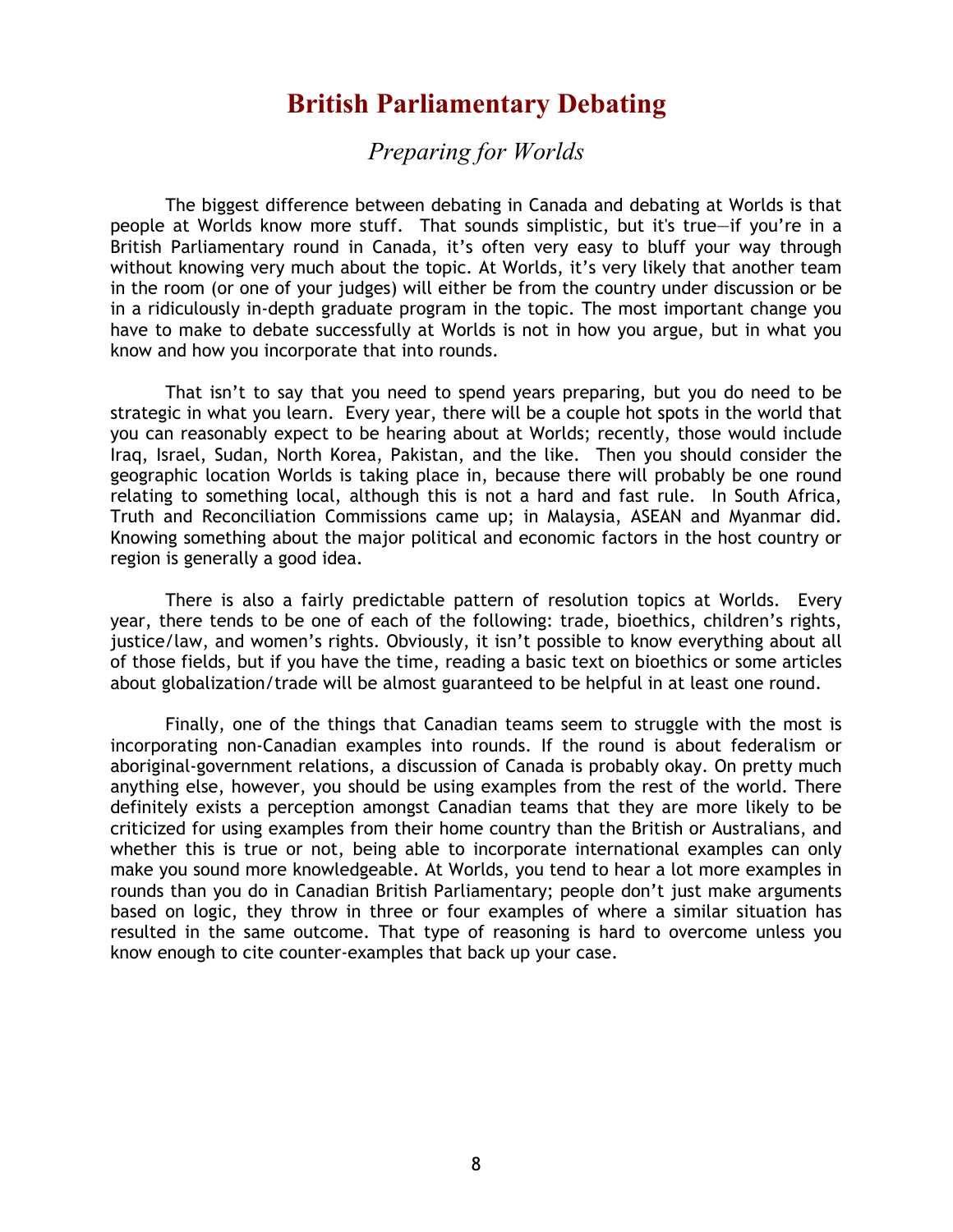## **British Parliamentary Debating**

## *Making the Transition from Canadian Parliamentary*

<span id="page-9-0"></span>Canadian Parliamentary and British Parliamentary are two totally separate worlds of debating. Some debaters manage to dabble in both, and do it very well, while others choose to stay solely in one. For a Canadian Parliamentary debater making the decision to start co-dabbling, it can be a big shock when trying to figure out the differences and how to overcome the confusion.

Asking experienced British Parliamentary debaters for help on a personal level is one of the best things the confused newbie can do, since hands-on coaching is much more likely to result in a successful transition than only reading training materials. However, most experienced British Parliamentary debaters may have forgotten the specifics of what that transition was like for them, and what were their major issues of concern. For this reason, it will help to have a list of questions and points of confusion for clarification.

## **Getting a Footing**

Canadian Parliamentary and British Parliamentary both involve the same basics of debate. The problem is that BP, relative to CP, involves an extended debate with more complicated role definitions, and a traditionally stronger emphasis on judging according to role fulfillment and knowledge use. The first thing the transitioning debater should do is outline all the roles in the debate, how they interact with each other, what their specific function is in the debate, and how best to accomplish that. Before moving on to advanced topics, try to answer these questions:

- Why is the back half there?
- What is the relationship between the first and second teams on each side?
- How different should the First Proposition's case be in BP from a Government case in CP?
- How much information are debaters allowed to bring into the round? Does "specific knowledge" exist in BP?
- Can you make Points of Information throughout the entire debate?
- What is the role of the summary speeches? What are they supposed to accomplish? Are you arguing, refuting, or simply summarizing?
- How much of a role does technical information play in the judging decision?
- What is the ranking system of judging? How does it relate to the granting of team and speaker scores?

#### **Preparation**

Secondly, how do you prepare for the debate? Canadian Parliamentary debaters are not necessarily used to the intensive use of knowledge, never mind the expectation that they have significant global knowledge. To prepare for BP, one should do a lot of reading from credible sources such as The Economist and other international news media. One should also find out the trends in BP debating—currently focusing on legal questions, trade policies, and on certain organizations such as ASEAN and the EU.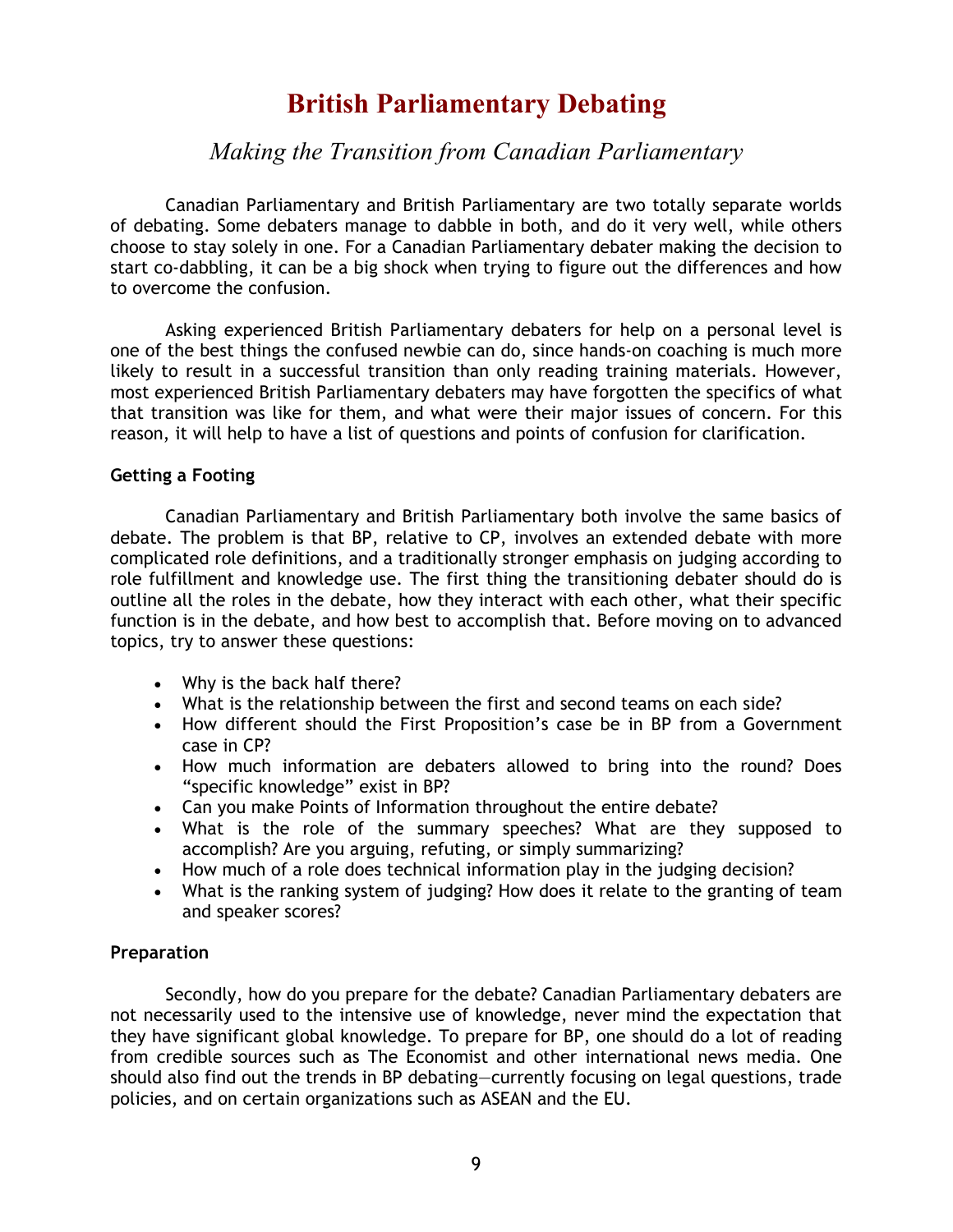Reading, however, is not enough. The information must be retained. For this reason, begin to compile an information folder, and rip out important articles that give compact understandings of well-known conflicts and questions, for example. Do not be afraid to share or discuss this folder with other teams and schools from your country. Ask people what they are gathering, what they think about certain issues, and to share their knowledge.

The major difference between CP and BP, however, is the addition of the back-half debate. To fully grasp this, it helps to see it first. Try to find a video tape and sit in on a BP round. After you have seen it, it will be easier to absorb the comments made in training from your BP experts. For example, it will make more sense when talking about how to use POIs to stay in the round.

The most important message is to have fun, as simple as it sounds. There are many differences between CP and BP, some small and some huge. The structure, focus, topic, and mentality of the round is different. A lot of the goals in the debate change. For this reason, it can be a confusing and stressful transition, but the learning curve is steep and it quickly becomes obvious what a gratifying experience BP debating can be. It's like starting to debate all over again with the same interest and vigor, but this time with a much stronger foundation.

#### **Learning Together and Training Without Much Experience**

What about smaller clubs in which hardly anyone, if anyone at all, has much experience in BP? This is where things can get especially tricky. The best approach is to learn together. Get into discussion groups and talk about the roles of each speaker and why those roles are important. Lay out a theoretical debate, and talk about what the summary speeches might include. To tackle the knowledge issue, divide up the information search and appoint specializations to various people.

In order to practice a BP round, you first need to get eight interested people, which can often be tricky in smaller clubs. Try replacing a night's meeting with a BP workshop. Determine who will be First Proposition a few days in advance and have them choose a resolution from a past Worlds. This way they can properly prepare. Without a good start to the debate, the back-half will be awful and the BP practice will be lost. The First Proposition team can announce the resolution 15 minutes before the start, as usual, but they will have prepared with enough information to get the debate off in a good direction and this way, everyone benefits.

Finally, you should ask other clubs and personalities for help. If a larger club is in a nearby city, see if you can join their meetings for a day, or organize a weekend event, where you can practice together and get some good judging help from their pros. It's in their best interest to help smaller clubs develop and deepen the local pool of competition. So as long as an appropriate schedule can be worked out, help is probably just around the corner.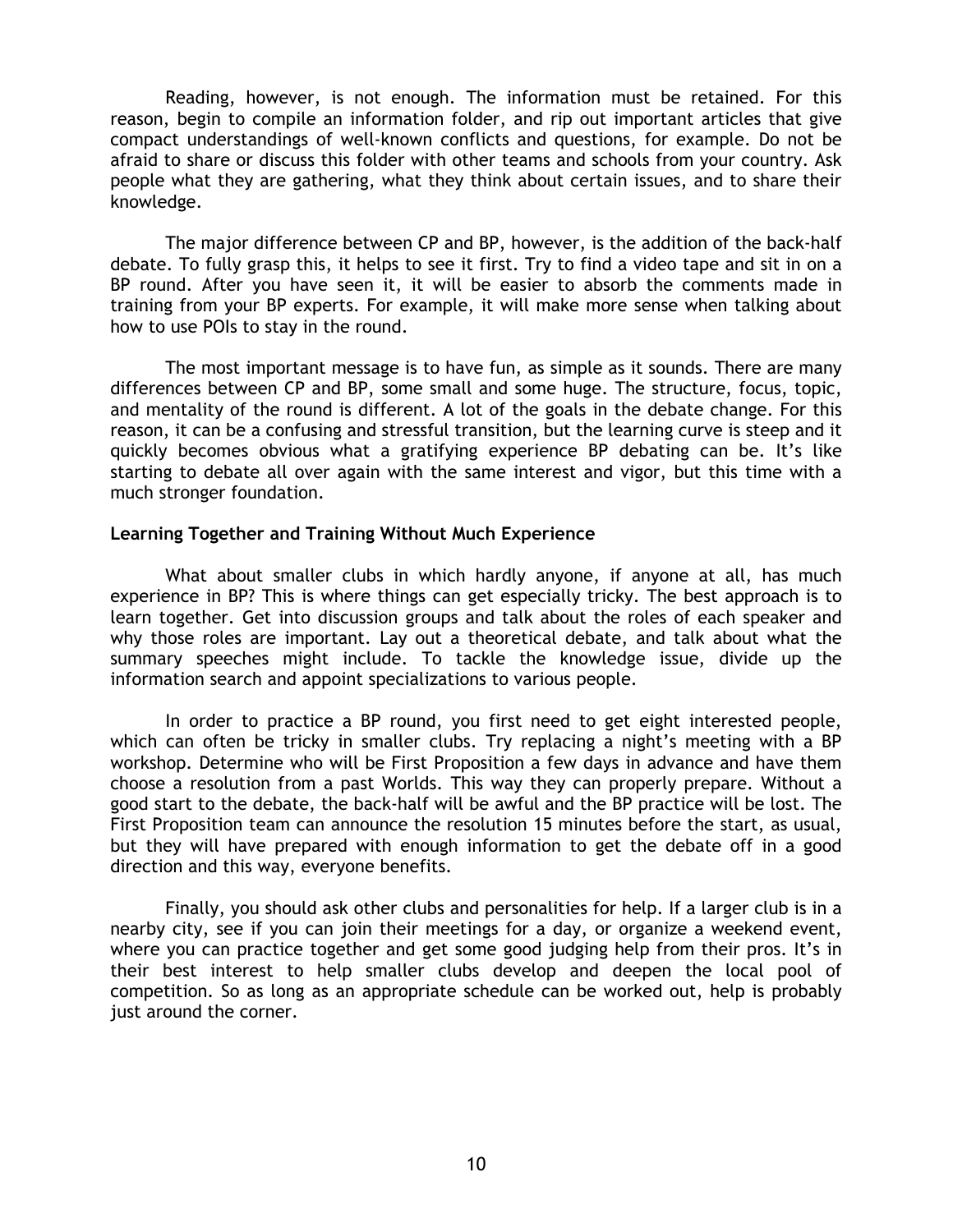## **Regional Approaches to Debate**

## *CUSID West*

## <span id="page-11-0"></span> *(or "CUSID West on a Shoestring: How I Learned to Stop Worrying and Love Edmonton in the Winter")*

There comes a time in every young debater's life when they decide to take the plunge and take part in a CUSID West tournament. Whether it's your first year of university debate, or whether you're a grizzled veteran of many CUSID Central/East slugfests, I can assure you that while Western style will probably take a little getting used to, it's really quite similar to CUSID Central style. Debaters from all over Canada, the US, and even the occasional international debater have all managed to enjoy success in CUSID West.

There are some things to keep in mind when you go to a Western tournament. While there are fewer schools in Western Canada, there are differences in the way each individual school runs its tournament. Things like low-point wins, scoring range, judging pools, etc. will vary from school to school. Broadly speaking, however, resolutions will usually be loose-link, with the exception of British Parliamentary tournaments. Furthermore, time-place-space cases are allowed (i.e. a case that is specifically set in a certain time, place, or space). It's important to remember, however, that if you want to debate in the past, you can't use knowledge that wasn't available in that time frame to argue your case. Finally, heckling is still extremely rare in Western Canada, but it is more accepted than in Central Canadian style.

In terms of the structure of the debate, the timings for the individual speeches are as follows: PMC - 5 minutes, MO - 8 minutes, MC - 8 minutes, LO – 8 minutes (the last 3 minutes are rebuttal only), and PMR – 3 minutes. Clearly, the speeches that are the most affected by these timings are the Prime Minister's Constructive speech and the Leader of the Opposition's speech. For the PMC, it is essential to make sure that you can outline your case statement and at least two arguments in the five minutes given. If your case is too complicated or requires extensive explanation of a plan, it's probably better to try and simplify it a bit. On opposition, the LO still has to make sure that they summarize the round. It is very easy to run out of time. One of the easier ways to do this is to use your rebuttal time to do the summary of the round, and particularly useful is the "three questions" method of summarizing. You probably won't be able to address every single argument that the Government has brought up, but you'll give an organized end to your speech. Just keep it coherent, clear, and concise.

In Western Canada, lay judges are common. You should try to be patient and don't give them any excuses to take off speaker points. It's also important to watch your timing, be courteous and polite, and if you have a real problem with someone then go see the Chief Adjudicator. It is also a very good idea to time yourself, or to have your partner time you if there is a lay judge and no timekeeper in the room.

On the culture front, CUSID West tournaments usually have a theme (examples: Scrubs, Tarantino movies, or Tim Louman-Gardiner). Also, billeting is really common, so if you want to billet, it's usually good to request one well in advance. Priority is usually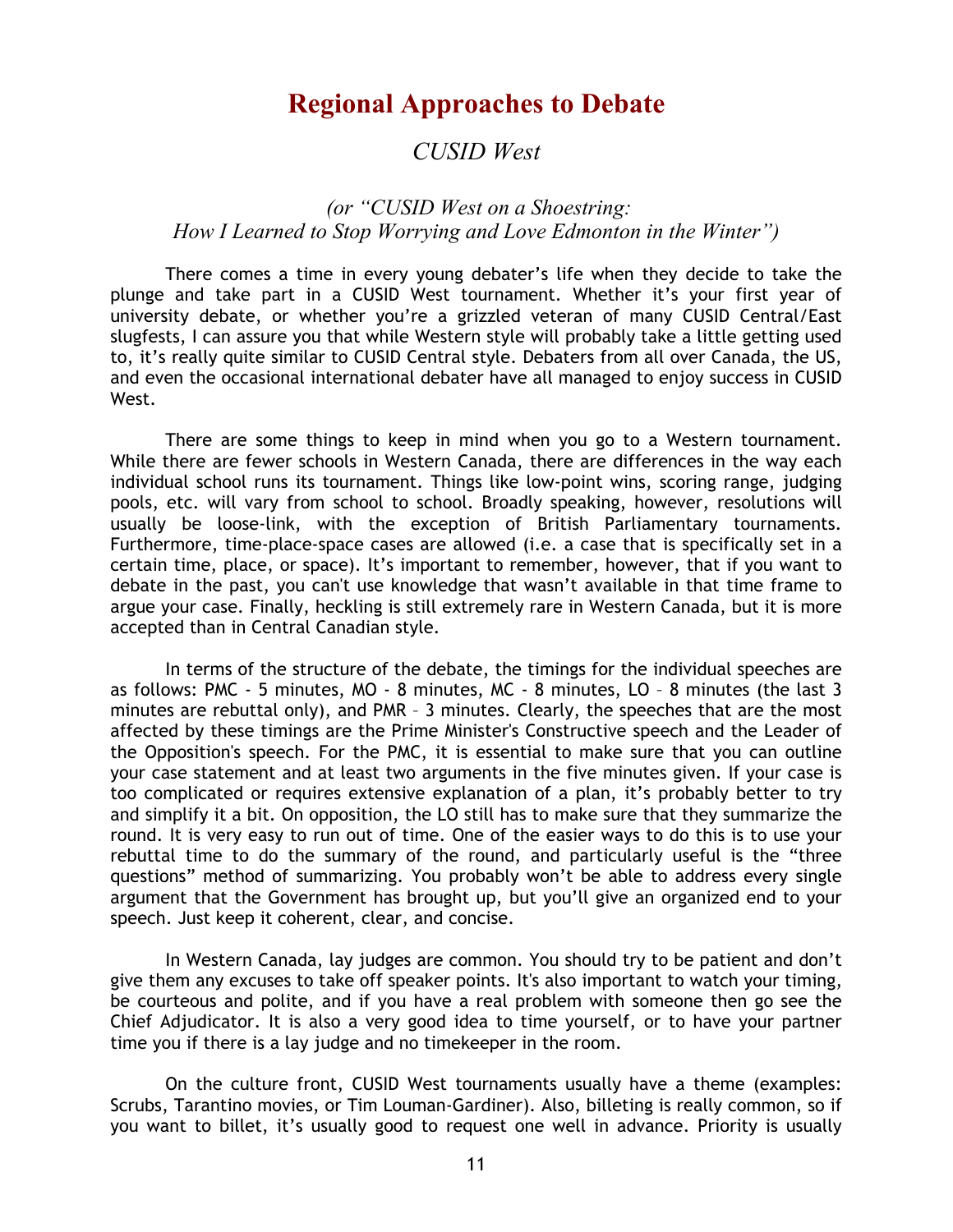given to teams coming from far away. Finally, the drinking age in Alberta is 18, and they don't ID in B.C. or Saskatchewan!



## *CUSID WEST:*

## *WHERE BACKTABBING TAKES A BACKSEAT TO BACKRUBS*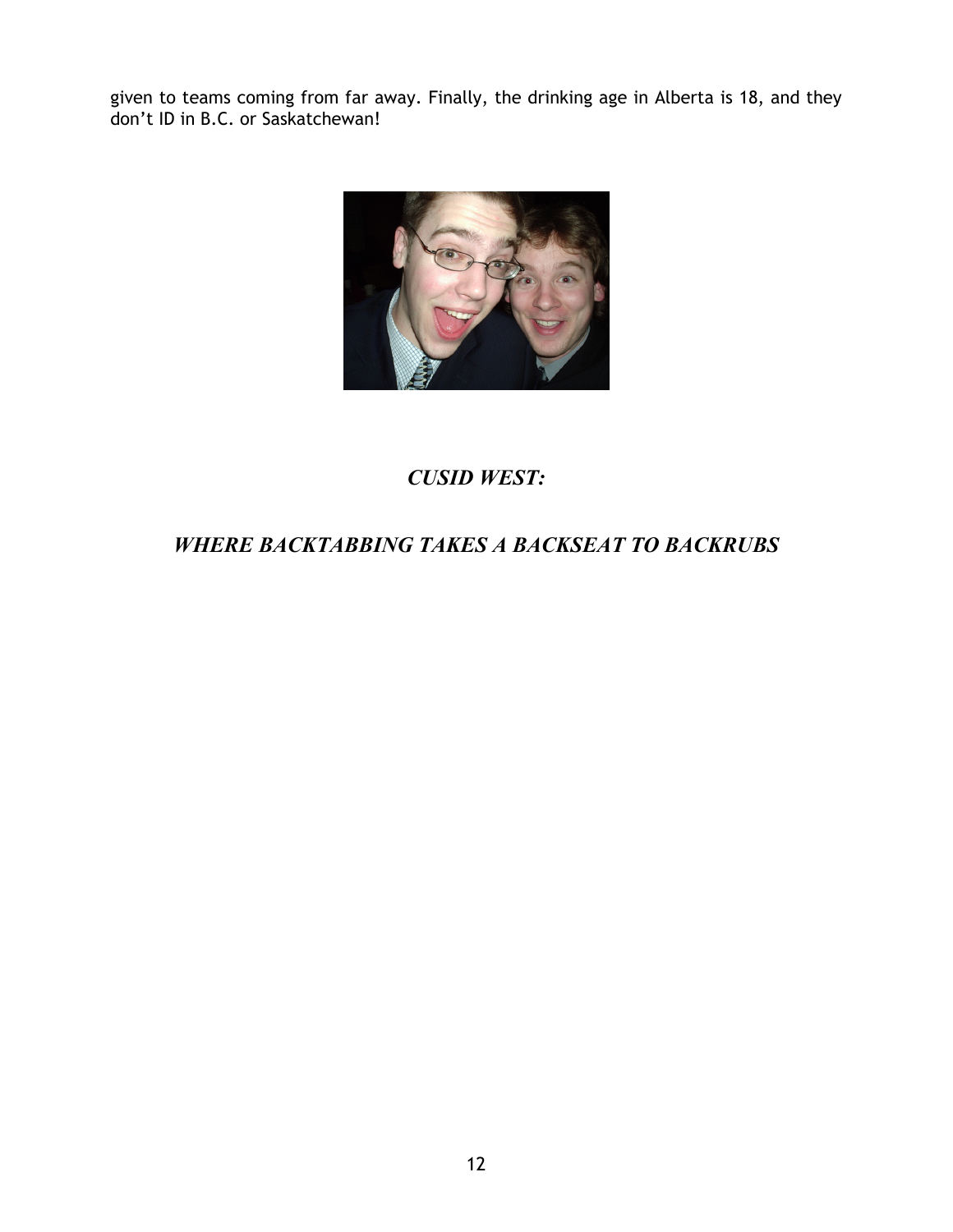## **Regional Approaches to Debate**

## *CUSID Central*

<span id="page-13-0"></span>There are a variety of forms of parliamentary debating in North America. While they all share some common structures (such as the order of the speakers), there are variances, both subtle and blatant, that differentiate them from each other. This article focuses on some of the features of Canadian Parliamentary debating in Central Canada that differentiate it from other forms.

#### **The Structure of the Round**

Like other forms of North American parliamentary debating, in CUSID Central the speaker order is as follows: PMC-MO-MC-LO-PMR. The PMC, MO, and MC are all seven minutes long. The LO is 10 minutes long, although the final three minutes are not permitted to contain any new constructive argumentation (sometimes called the LOR). The PMR is three minutes long and is similarly barred from containing new constructive arguments. New rebuttals and examples are quite acceptable in both the LOR and the PMR, although a new example that substantially furthered the Government case and arose in the PMR may have its impact lessened by the judge, in the interests of fairness.

Points of Information have gone from being non-existent five years ago to being standard now. Almost every tournament in Central Canada allows and expects POIs. They can be offered between minutes 1 and 6 of the PMC, MO, MC, and LO. No POIs are allowed during the PMR. This leaves each side with the same amount of "protected" time. The customary rule is that each speaker will accept two POIs during their speech, though it is by no means uncommon to take 1 or 3, depending on the round. Just as a debater is expected to take POIs, they are also expected to be active in offering them. POIs play a role in determining the outcome of a round and count toward a debater's speaker score.

#### **The Structure of the Speeches**

Each of the constructive speeches (PM-MO-MC-LO) introduce their constructive matter before they engage in refutation or rebuilding. While some small amount of clarificatory rebuttal or framing may be necessary or advisable from the latter three of these speakers, placing general rebuttal before constructive matter has long been frowned upon in CUSID Central.

Aside from this, there are no firm rules on how a speech should be structured. The LO can do her rebuttal starting with the PM's points or the MC's, and can rebuild her partner's points at any place she deems fit. It is most common, perhaps, to do everything in reverse order (rebut the MC, rebuild the MO, rebut the PM), but it is really up to personal preference.

#### **Cases**

The overwhelming majority of cases run in Central Canada (and an even greater percentage of successful cases) are of a serious nature. This does not mean that humour is not present. On the contrary, humour is very common and more than acceptable.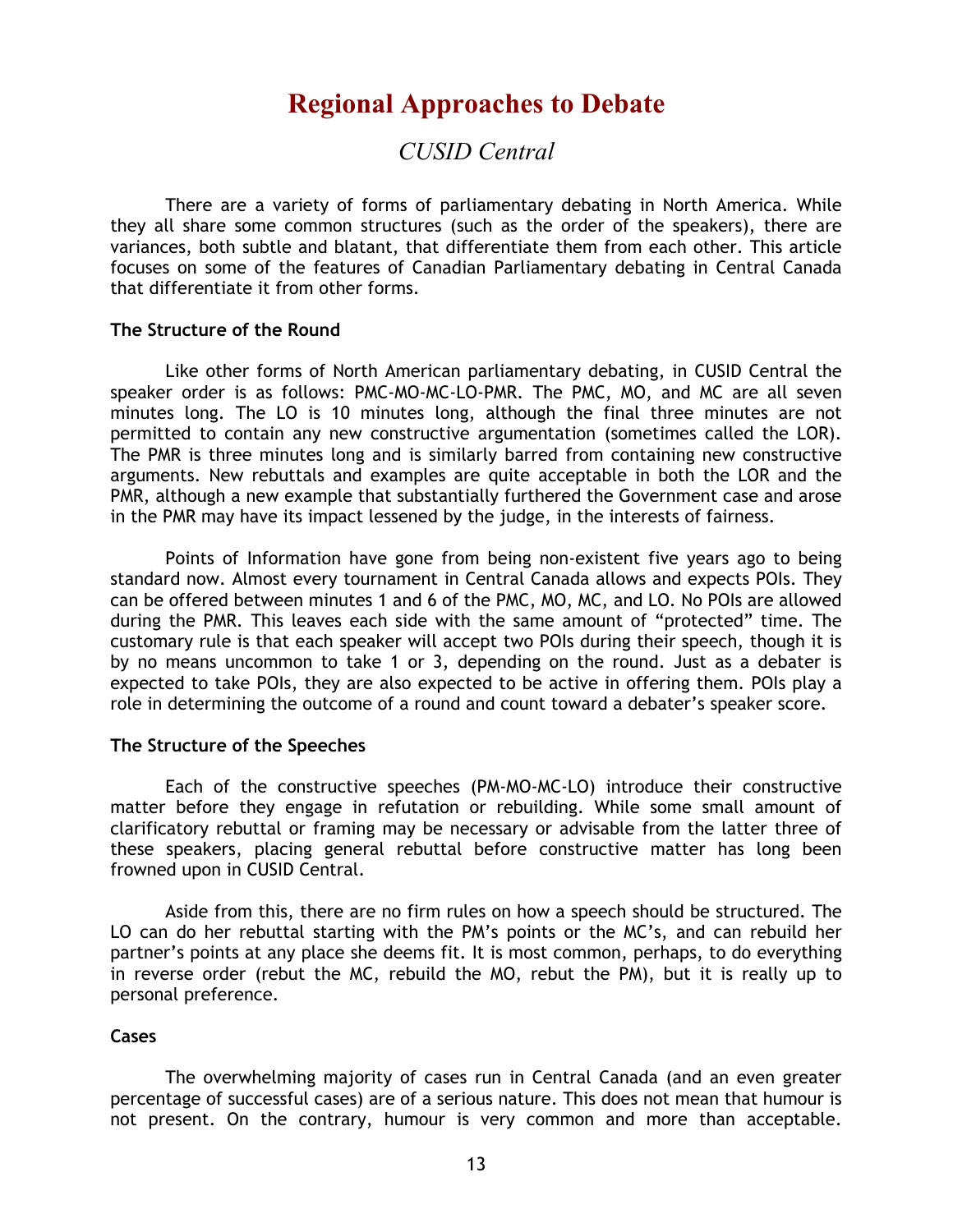However, the actual substance matter of a round of debate tends to concern serious matters. Debates about domestic politics, international relations, moral concerns, trade, and law are all very common.

There is a "specific knowledge" rule which is applied to cases. In order to level the playing field between debaters with vastly different knowledge bases and to ensure that people don't need to be absurdly up-to-date on current events, all cases are required to be accessible to a "typical university student." This means that every case must either deal with subject matter that it is reasonable to expect your opponent to know about (such as the Israeli/Palestinian conflict, the Kyoto Protocol, and the situation in Iraq), or must give enough background information so that somebody who is not familiar with the subject matter can still identify principles and tensions in the case that they can take a side on. If I want to argue that Turkmenistan should pass a law that makes speaking out against the government illegal, then the Opposition doesn't have to know anything about Turkmenistan to argue against me—they can simply stand for the right of free speech, for ensuring that foreign countries don't get angry, etc. If a case deals with subject matter that is not considered to be well-publicized enough that it is legitimate to expect an average university student to be familiar with it, then it must be sufficiently accessible so that somebody with no knowledge could debate it anyway. This means that very technical debates (The X5 microprocessor is superior to the B6) or debates that cannot be abstracted from their subject matter at all ("The Godfather 1" was better than "The Godfather 2") are illegitimate, because they can meet neither criteria, even though they may be very contentious.

In the past couple of years, there has been more and more emphasis on running "open" cases, as opposed to "narrow" or "Government heavy" cases. An open case is one where there are obvious and compelling arguments on both sides of the debate, and there does not appear to be any serious advantage to being on either side of it. Many of the topics that people most commonly associate with debating are open cases, such as abortion and euthanasia. Although it seems to be a bad strategic move to pick a case where you give the Opposition just as good a chance as winning as yourself, open cases tend to make for better rounds of debate, and judges reward Government teams who set up interesting and exciting rounds. Conversely, very narrow cases, or cases where the Government has given themselves a very easy job (such as supporting equality rather than bigotry), tend to make for uninteresting rounds. Central Canada is beginning to put more emphasis on the job of the Government to set up a good debate rather than setting up a winning debate. Winning the arguments still has an important place, but is not the only thing that counts.

Style cases are run sometimes, but have wildly varying degrees of success. They are generally much harder to win, and there is usually an automatic bias toward the Opposition in such rounds, even when the case is quite funny and enjoyable. They are much rarer than serious cases, and should be run with caution.

Time-Place Sets, where the speaker is assigned a certain persona, are currently allowed at most Central tournaments. However, there is increasing discussion about whether they make for good rounds, and it is becoming more common for tournaments to ban them or to place strict restrictions on them. For the most part, they are allowed with the important caveat that they should not be argued by appealing to the mental states of the individual who is theoretically being appealed to. So long as the time-place set is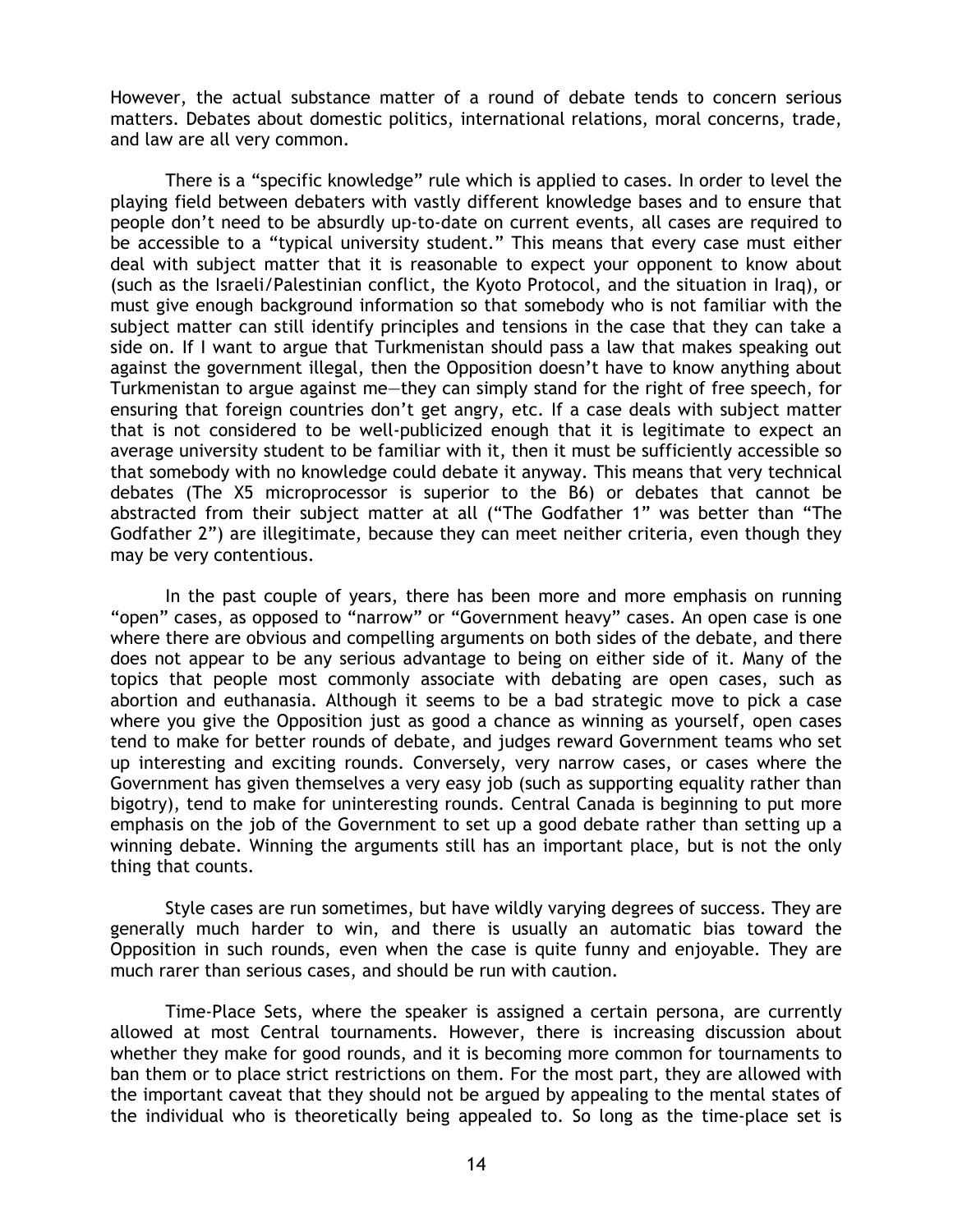trying to convince a reasonable person of what they should do in the position of the speaker, instead of what the speaker herself should do, they should be accepted readily. This alteration ensures people do not resort to saying "But Mr. Speaker, you are crazy, so logic means nothing to you!"

#### **The Expectations of the Opposition**

The shift in Central Canada to encourage Government teams to run open and contentious cases has also brought with it added expectations of the Opposition. Commonly referred to as "Opposition burden," Central debating tends to expect that an Opposition team do more than simply pick away at a Government case and question its validity. Instead, an Opposition is expected to have a clearly-defined position in the round that they argue in favour of, which goes beyond "Government is wrong." This position may be that the status quo is superior, or perhaps that a third alternative is the best option. The important thing is that the Opposition team pick a stance and stick to it. If the MO argued why the Government proposal was worse than the status quo, and then the LO argued that the Government proposal was worse than a third option, then a judge would be likely to penalize them for not having a unified stance in the round.

The "Opposition burden" is not a huge thing, and it is easy to over-exaggerate. The best way to think about it may be as a focus on Opposition constructive matter. Since the Government has been encouraged to run very contentious cases, the Opposition is expected to do more than simply engage in lots of refutation. An Opposition should be trying to go toe-to-toe with the Government in terms of constructive matter. So long as an Opposition team has sufficient and complementary constructive matter, and do not rely solely on refuting the Government, then their burden will be met.

#### **Decorum**

Debating in Central Canada is not very formal. It is perfectly acceptable to refer to other speakers by name, by position, or anything else that is not rude or likely to make somebody uncomfortable. While we do attempt to retain some modicum of formality, especially in outrounds, an individual would only be penalized for being informal if this informality negatively affected somebody in the round, by being offensive, disruptive, or annoying.

That being said, there are some formalities that remain. Pens are not allowed to be taken up to the podium, and the speaker is always referred to as "Mr/Madam Speaker", never by their real name. Time limits are strictly enforced, and an overly casual speech is likely to be received negatively. For the most part, while rounds are not very formal, they are taken fairly seriously. Stepping out of character, and admitting that you don't really care (gasp!) about the topic, is quite rare and certain to diminish the impact of the speech.

Dress is probably at its least formal in at least the last six years. It is not uncommon for debaters to wear jeans, though it is still fairly common to wear nicer clothes in outrounds. Generally, there is a great mix in terms of wardrobe; people wearing suits will often debate against people in a t-shirt and jeans. No great importance is placed on it.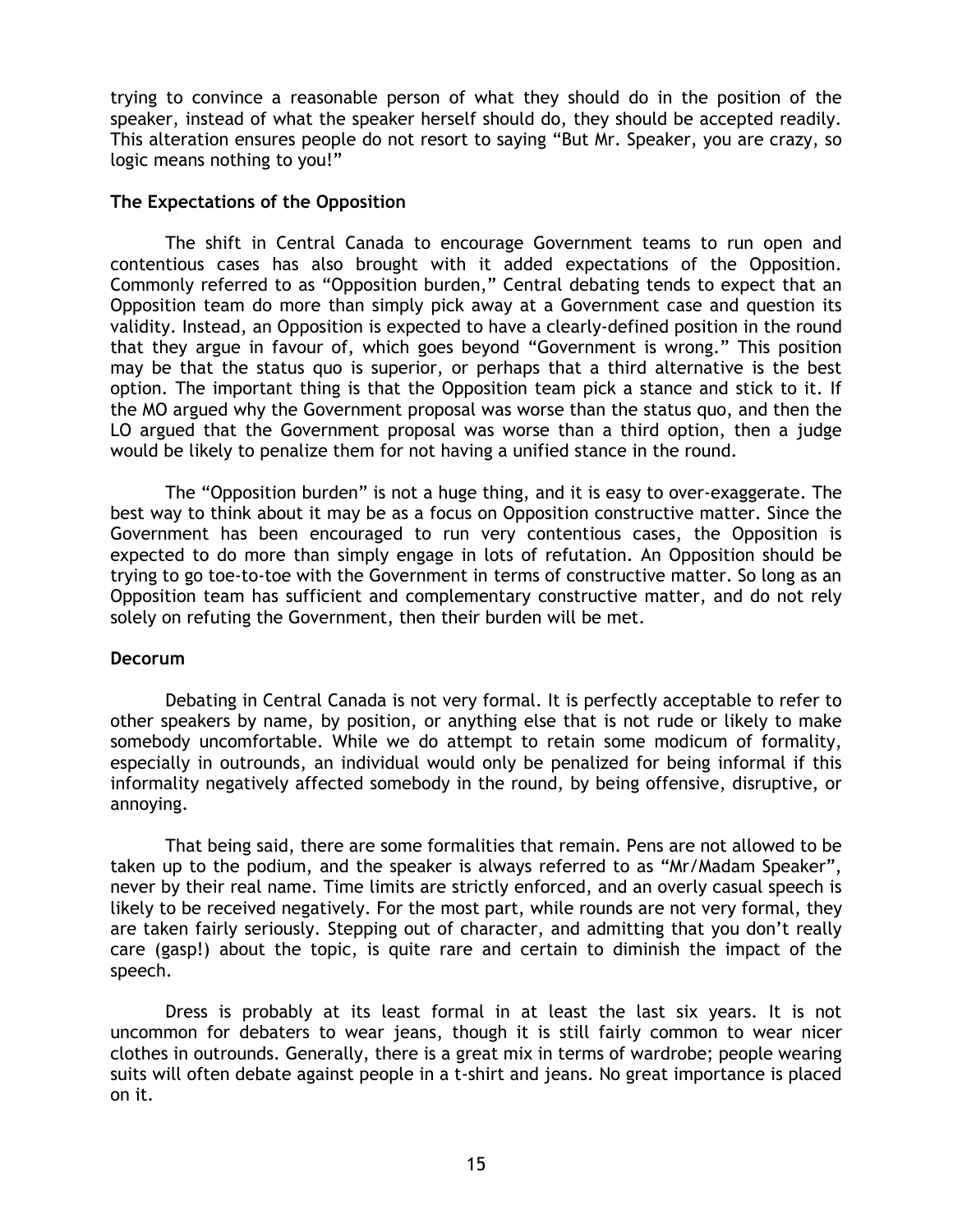## **Everything Changes…**

What is written above is an attempt to describe what Central Canadian debating is like in 2005. As has been alluded to in this article, expectations can change quite rapidly, and many debaters have different opinions about how it should be structured. The surge of interest in British Parliamentary debating in the last few years has had a serious impact on Central debating, most evident in the emphasis on open cases and the expectations of the Opposition. This could easily change again. Nothing written here is meant to be taken as the "rules" of Central Canadian debating, just how it seems to be working at this point in time.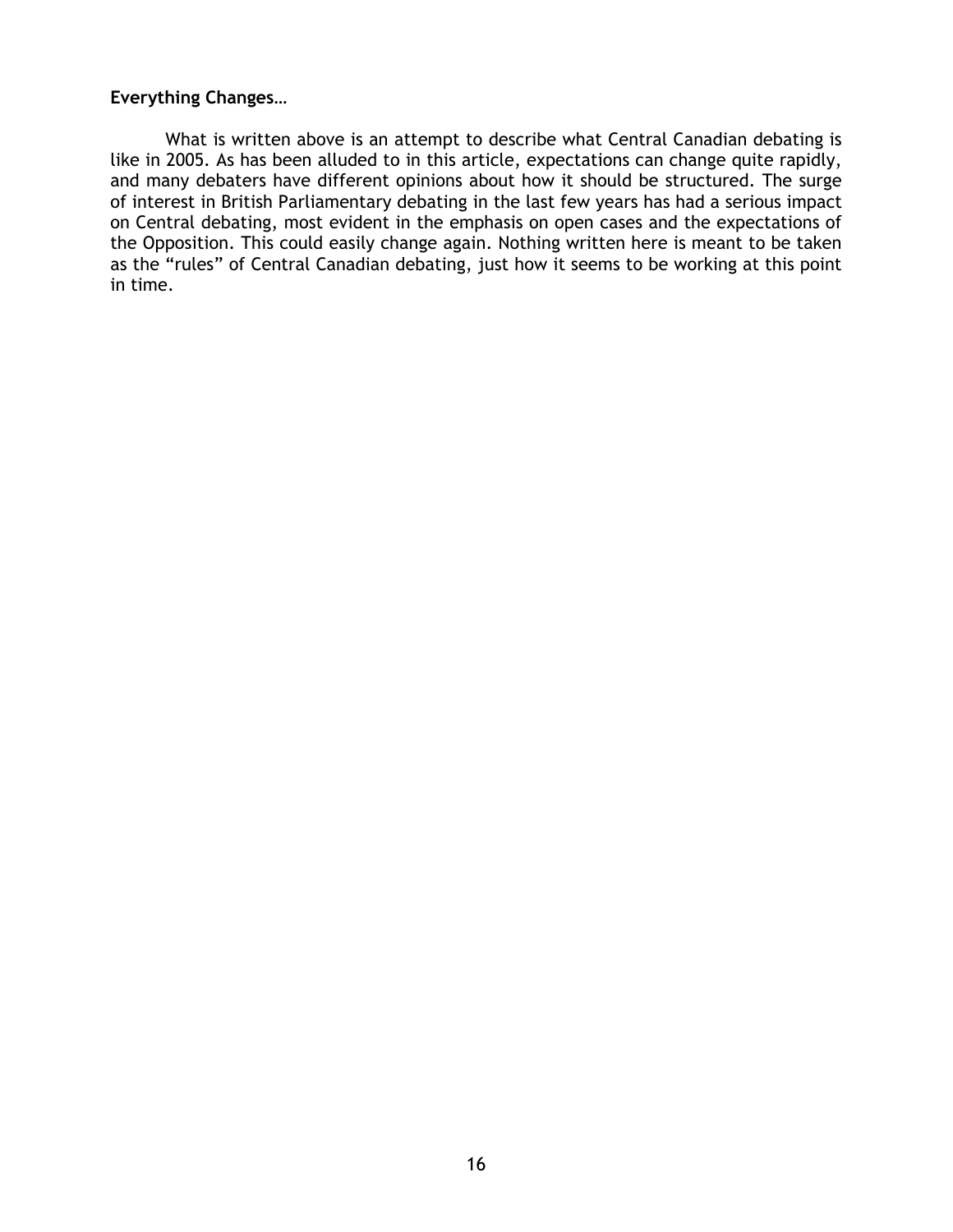## **Regional Approaches to Debate**

## *CUSID East*

<span id="page-17-0"></span>At first glance, CUSID East debating appears quite similar to debating in CUSID Central. Both regions use the same speech lengths (7, 7, 7, 10, 3), and the "rules" are generally the same. Points of Information are being used more frequently than in the past, but are not yet a mainstay of the CUSID East style. Canned cases are acceptable, but in my experience, cases are rarely *as* planned as they tend to be in Central. Using the same case twice is frowned upon (in part perhaps because there are so few of us, the chances of the second opponents having heard about it the first time are quite high).

Most CUSID East tournaments last only two days (Friday-Saturday), so there is not such a stark division between in-rounds and break rounds; everyone debates both days, with the break being announced Saturday afternoon. Moreover, given the smaller size of our tournaments, we often break to semi-finals.

CUSID East tournaments are typically judged by one's fellow debaters, with the occasional former debater also lending a hand. It should also be noted that we tend not to take winning and losing as seriously as debaters in other regions, so if you are going to back-tab in CUSID East, it is probably best not to advertise that fact!

I have heard that CUSID East favours style over content, but I do not think that is entirely true. The best debaters in CUSID East have roughly the same style/content balance as the best debaters in other regions. However, while it is possible in Central to progress quite far on content alone, though not on style alone, the opposite is true in the East. Here, knowledge and analysis cannot compensate for poor speaking skills, but effective rhetoric may mask a more shallow understanding of the topic. As such, I have found that the average CUSID East debater tends to be more impassioned and engaging than his/her Central counterparts, and humour is also more prevalent. Given this emphasis, it is not surprising that participation in public speaking here is also quite high, with the vast majority of speeches falling into the "humourous" category.

It is important to note the impact that CUSID East's current small size is having on our style. First, given that within any club, there are likely to be relatively few "established" debaters, everyone within that club will be learning to debate from the same few people. As such, new debaters may not be exposed to multiple styles from which to pick and choose. Second, the fact that we have fewer tournaments and each tournament has fewer rounds means that Eastern debaters have fewer opportunities to observe (and thus be influenced by) debaters in other clubs. In other words, we do not spend very much time debating against people who debate differently from us. I see this as having led to school-specific styles, in that one can frequently identify a debater's club simply from observing his/her speaking style.

CUSID East has not participated to a great extent in British Parliamentary debating, so we have not experienced the spill-over to Canadian Parliamentary that other regions have, in terms of an arguably higher specific knowledge threshold and a preponderance of international relations cases. Debate topics in CUSID East should fall within the general knowledge of an average university student, and the average university student does not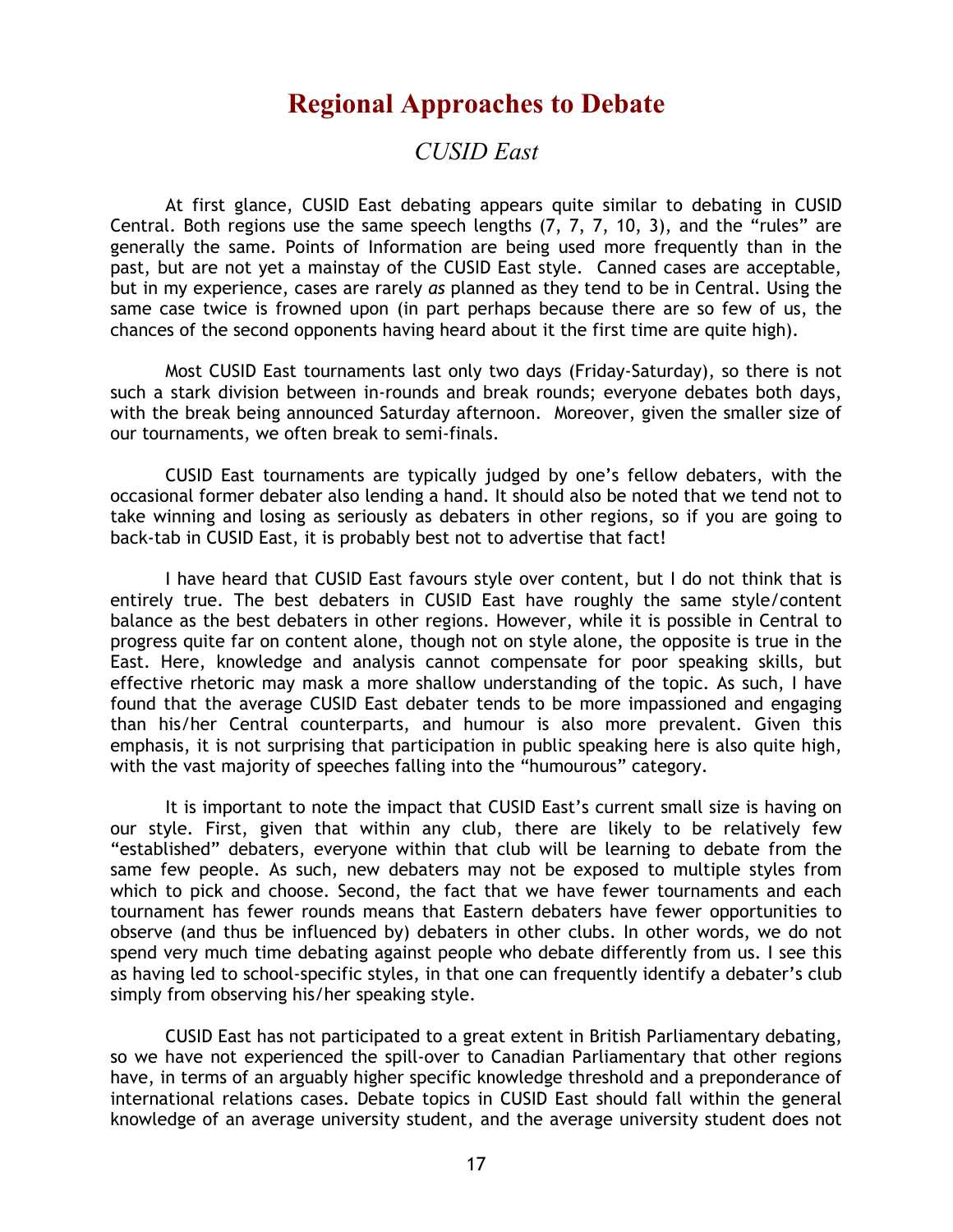read The Economist. This is not to say there are issues that would be fair game in Central or the West but off-limits in the East, just that debaters in the East should not be assumed to have the same *depth* of knowledge as their counterparts further west.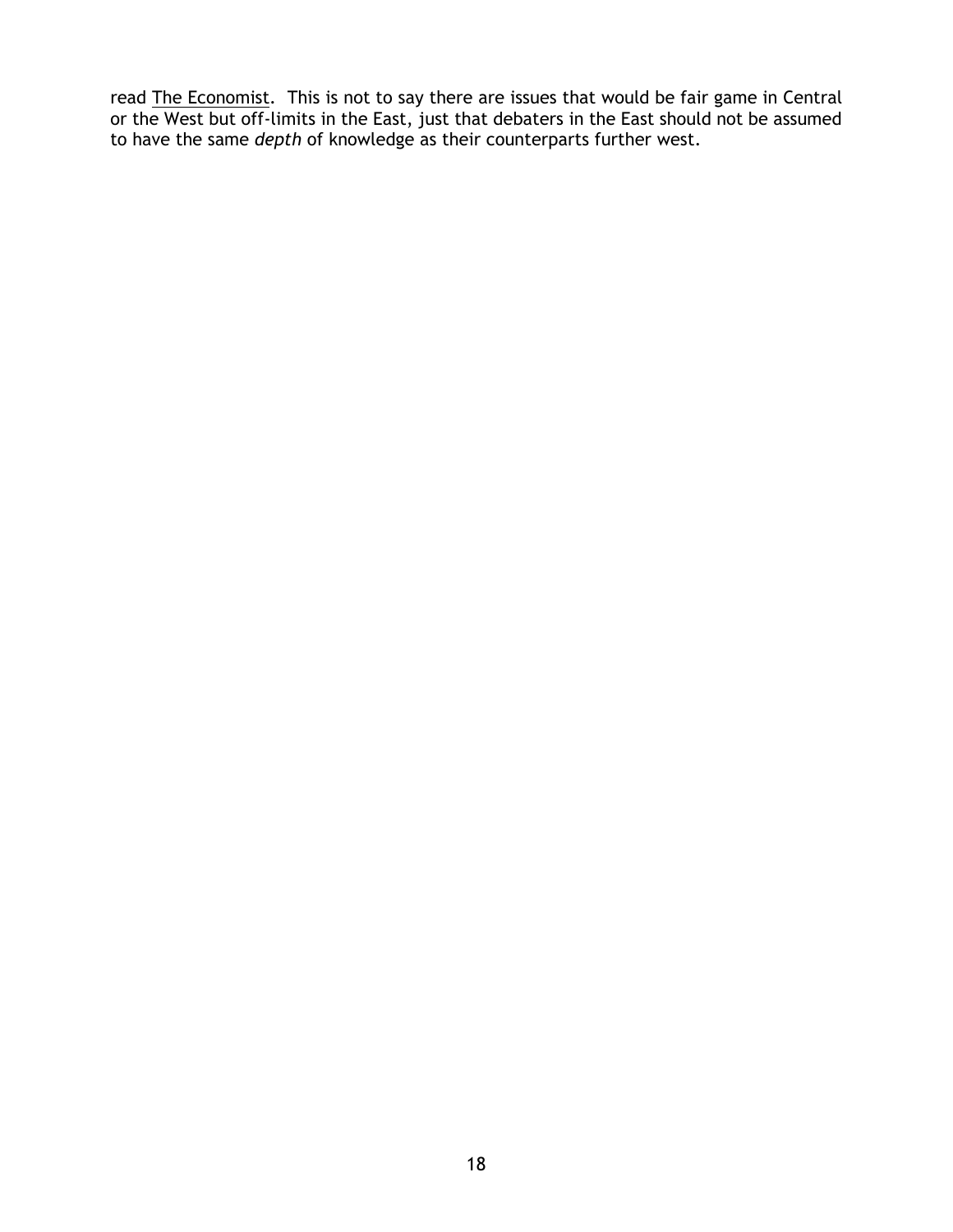## **North American Style**

## *Advice and Strategy*

<span id="page-19-0"></span>To preface this article, I should mention that every Chief Adjudicator will have a slightly different idea of what things like "Opposition burden" and "flow" mean. When we wrote the North-Ams style guide, the intention wasn't to give judges a checklist to use when adjudicating a round, but rather to highlight the best of both CUSID and APDA style and create ways for judges to reward them, while minimizing what we saw as the weaknesses of both styles. As always, the best advice is to make good, intelligent, relevant arguments in rounds, and ask the Chief Adjudicator about his or her interpretation of the style guide in the briefing.

When we wrote the North-Ams style guide, to our surprise, we found that there was far more common ground between CUSID and APDA than we previously had thought. As a result, I'll say that all the same advice that applies to good CUSID debating applies here as well. For the sake of brevity, I will comment on what I see as the four major points where North-Ams style differs from what we see as standard CUSID style.

#### **1. Tight Link Resolutions**

Similar advice applies to this category as applies to Worlds style debating. Don't get cute with the motion. If you do, you risk losing for squirreling or for debating something that is counter-resolutional. To the extent that it is possible, debate the motion straight down the line, or at least, attempt to have the debate that you in good faith believe the Chief Adjudicator intended you to have when he or she wrote the motion. Do not assume that simply because the motion is philosophical that it requires modification into a real world case study. The motion "This house believes that individual rights supersede group rights" does not necessarily give you license to have a debate solely about universal public versus private for profit health care. While that example can fit the motion, it's a pretty large stretch to use that as the only foundation for the round.

#### **2. Opposition Burden/Opposition Consistency**

This is always the most controversial item that came out of the style guide, and it is subject to a lot of misinterpretation. Again, the best advice is to ask the Chief Adjudicator for his or her interpretation, but below is an explanation of what the authors of the style guide intended.

Simply put, Opposition Burden means exactly what it means in CUSID. The Opposition must stand for something in the debate. They don't have an affirmative burden of proof. They may absolutely stand on the grounds that the Government's proposal doesn't solve the problem it purports to, but they must at least take some sort of a stance. IT DOES NOT INFER AN ONUS TO RAISE A COUNTERPLAN.

Opposition Consistency simply means that the Member of the Opposition and the Leader of the Opposition must have a consistent line of the debate. This does not mean that the second Opposition speaker cannot raise new lines of argumentation; they absolutely can. The proviso is that the arguments raised by the second Opposition speaker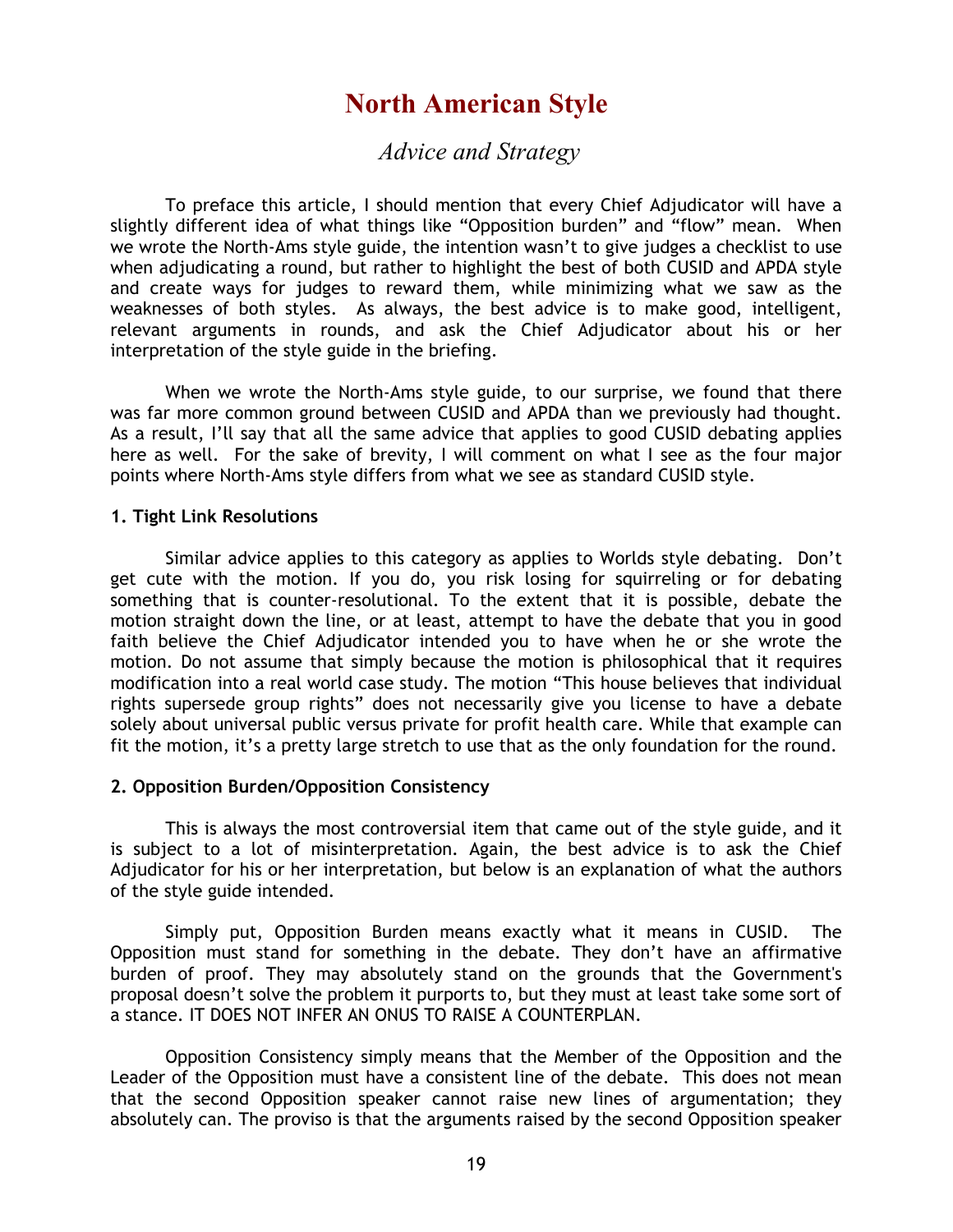must not be inconsistent or irreconcilable with the arguments raised by his or her teammate. This is also not intended to act as a prohibition on unrelated arguments; if the Government proposes a two tiered health care plan, the Opposition may argue both that it is economically inefficient, and morally repugnant. These arguments are not inconsistent and both can be in line with a consistent Opposition philosophy. What would be inconsistent is if the first Opposition said that the very idea of a two tiered system is a slippery slope into the destruction of a public universal system, and then the second Opposition speaker said that the public system cannot be saved and a two tiered system is bad because it isn't a fully private system. This is an extreme example, but it illustrates the basic principle that the two Opposition speakers must make arguments that are consistent with a unified Opposition theme.

#### **3. Leader of the Opposition's Split**

A lot of CUSID debaters think that the LO Split is silly, or even a bad idea. This reveals the true intention of most CUSID debaters regarding the Second Opposition speech, namely to use the three minutes reserved for summary and rebuttal for new constructive argument and continued refutation. Since this abuse of the style is rampant in CUSID, we don't crack down on it, and over time it has become an accepted stylistic tool to summarize and do the rebuttal in the last minute. I see ballots with 42s on them all the time where the comment says "only used 30 seconds of rebuttal". A debater who spends only 30 seconds doing what they are supposed to be doing for 3 minutes should not receive a 42; they don't know how to manage their time. The 3 minutes is protected from Points of Information for a reason: it is to be subject to the same restrictions and limitations as the PMR.

The LO split provides an easy way to ensure that you use your time efficiently. I personally prefer to use the time as a 10 minute block, but it is difficult to force yourself to put your speech aside and move to rebuttal. The North-Ams style guide requires that you do so, and good judges should penalize debaters who do not move into the official rebuttal at the appropriate time. My advice here would be to prepare a separate sheet of paper for your rebuttal and when the 3 minute warning goes, force yourself to work from a different sheet of paper. This way you will use your time in the most effective and efficient way possible.

#### **4. Flow**

Flow is essentially a catch-all term used by CUSID for everything we don't like about APDA style debating. The problem is that we understand it in its most flawed form. Flow does not mean that you have to respond to every argument and it never really did mean that. It means that an argument that was made deserves a response. Where an argument receives no response, it is deemed to stand, no matter how stupid or irrelevant. In CUSID, the expectation is that a stupid argument will be dismissed by a judge as being stupid. The same is essentially true under a Flow model of debating, only that the "stupid" analysis goes to weight rather than to the argument itself. In other words, while in CUSID we may just dismiss the argument, a Flow model requires that the argument stand, but that it can be of very little impact to the round if it was truly idiotic.

In a limited sense, Flow has been incorporated into North-Ams style. If a debater makes a point, the other team has an obligation to respond to the argument. If the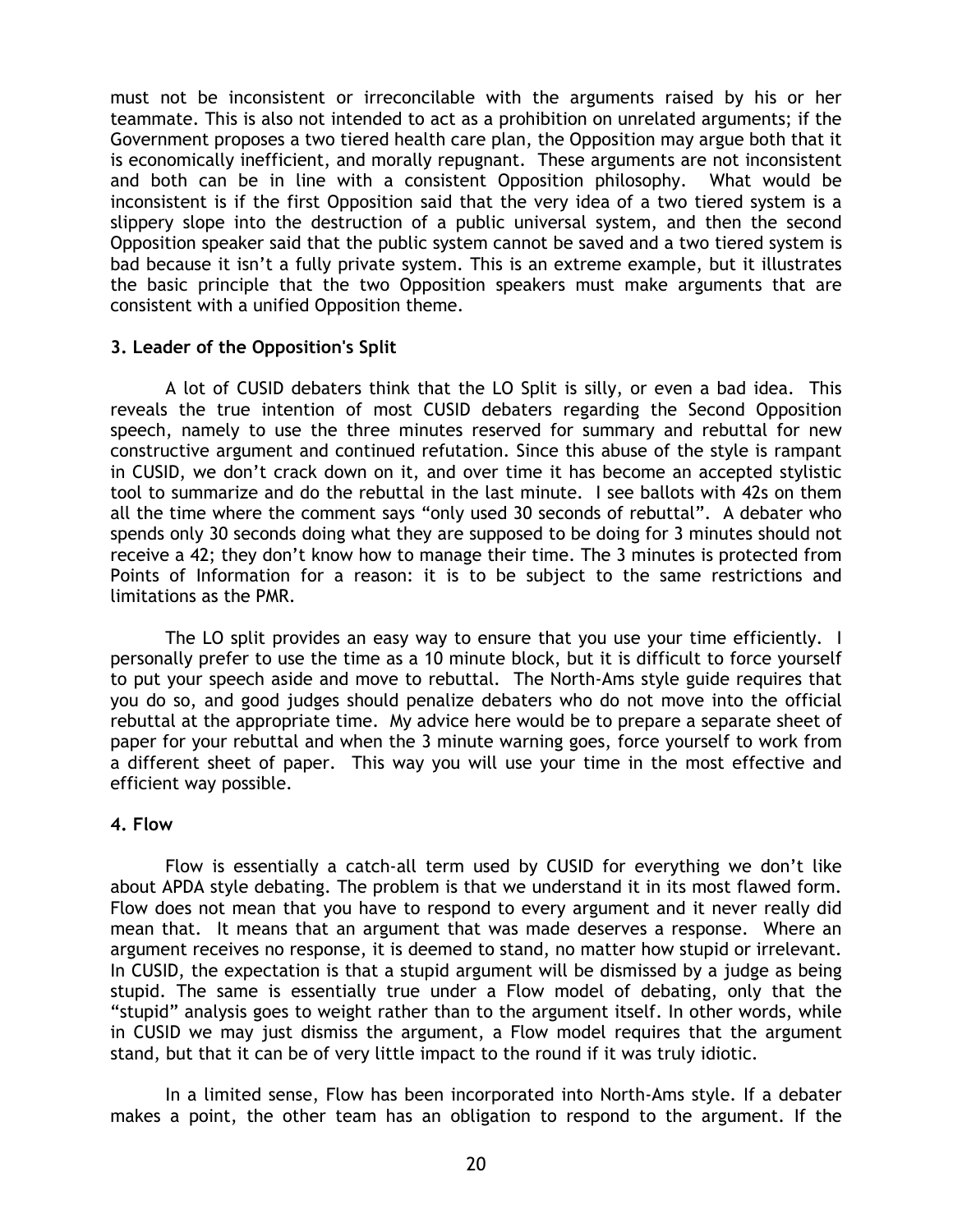argument is a silly throw away point, then you may choose to ignore it, but you do so at your own risk. An argument that is silly likely won't take more than 10 to 20 seconds to respond to anyway, so you may as well do it. The nightmare scenario is where you get a PMR that says "well they didn't respond to the fifth sub-point of my third argument so we win". That debater is simply wrong, there is no such argument calculus in any style. The debater may be right that his or her opponent didn't respond to that argument, but they must still explain why that argument is important and why it carries the round.

#### **Conclusion**

North-Ams style is in essence very close to what CUSID style is in theory. The problems arise when CUSID attempts to debate closer to what we often allow each other to get away with rather than what our style requires. We typically reward debaters for a free form seven minute speech about smart things, rather than a well organized "road mapped" approach that may have less analysis and more structure. Personally, I am in favour of seven minutes of smart things, but that far more closely resembles British Parliamentary than it does Canadian Parliamentary and certainly departs from North-Ams style. Organization, structure, and discipline are essential components of North-Ams style debating. They don't take the place of intelligent argumentation, but they are necessary pre-conditions to having those arguments stay in the round.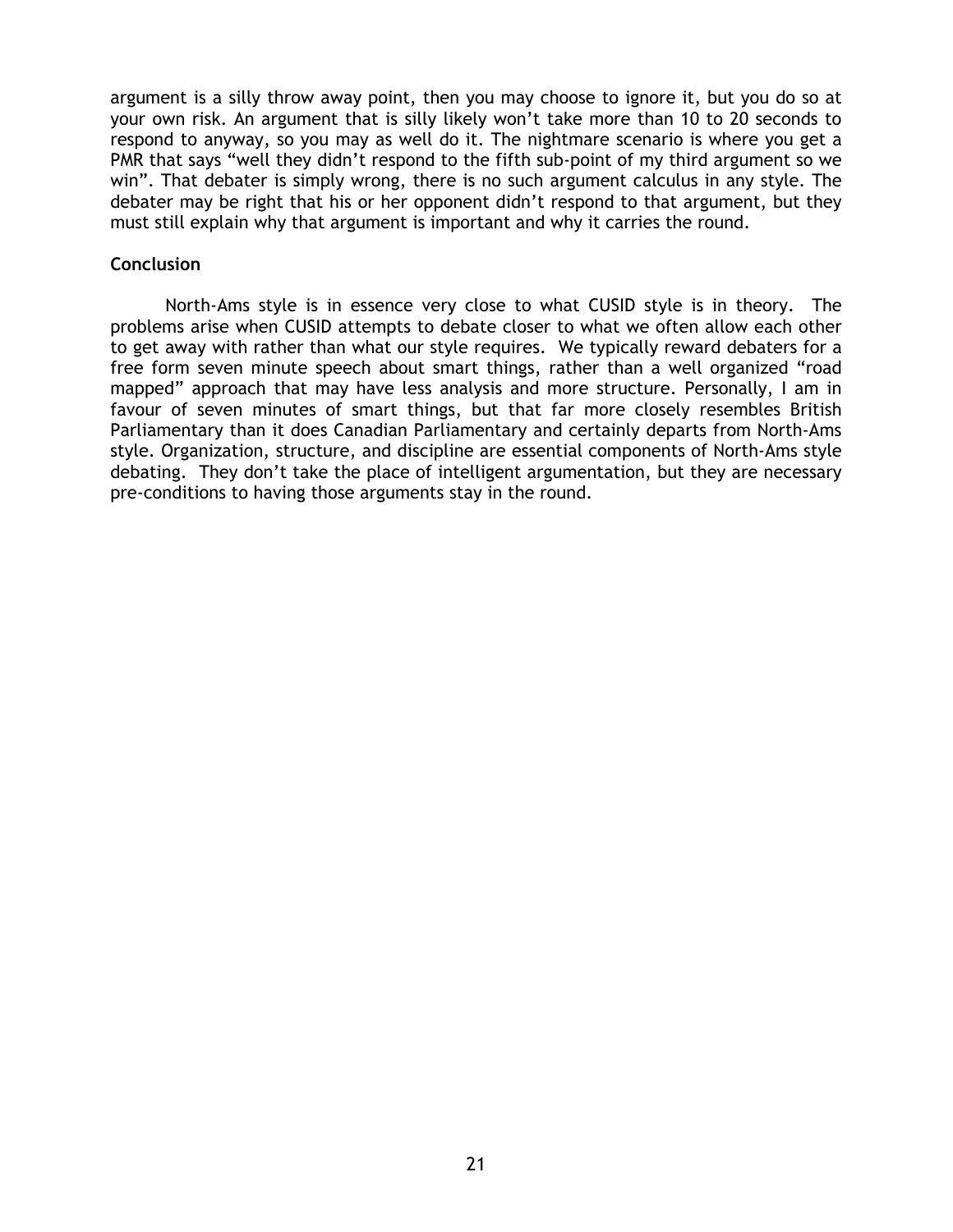## **French Debating**

## *Current Situation and Future Challenges*

<span id="page-22-0"></span>In my opinion, writing about the practice of French debating in CUSID is made difficult by the rapid growth it has experienced over the last three years, as well as the dramatic evolution it is bound to go through in the next few. Thus, any description of how French debating is doing should only be considered within the context in which it was written. Consequently, a good starting point is to consider the state of the development of the French debating community.

Ideally, what successive Directors of French Language Debates have been trying to achieve is a state in which the practice of French debating is on par with what is done in English. That is, most Francophone post-secondary institutions would be endowed with a student-run debating club. We are not there yet.

Debating wise, Québec schools can be seen as belonging to one of two categories: the general and professional schools. Among the general schools, there are four large universities (Université de Montreal, Université du Québec À Montréal, Université Laval, and Université de Sherbrooke), a series of smaller, regional universités du Québec, and CÉGEPs. As of the writing of this article, only Sherbrooke and UQAM are members of CUSID, but ULaval has participated at some of our tournaments. The practice of debating is greater in professional schools because they participate in non-CUSID debating competitions. However, debaters from the Hautes-Études Commerciales and École de Technologies Supérieures have participated at many of our events in the past two years. With these facts in mind, one can conclude that French debating is roughly half way to its desired development.

In my mind, French debating faces two immediate challenges. The first is that many of the debaters that took part in the expansion of debating in Québec are approaching graduation and it is not clear if debating will survive at their schools without their active participation. Some work will have to be done to improve novice retention. The second is that a partnership should be made with the people organizing the *Jeux du Commerce* and *Jeux du Génie* so that their debaters attend tournaments such as Novice and French Nationals. The current Director of French Language Debates, Brittany Piovesan, has made some progress in this regard. The very low number of French teams present at this year's Central Novice is mainly due to an event participants to the *Jeux du Commerce* had that same weekend. If the CUSID French debating community can overcome these two challenges, it will find itself much solidified.

Stylistically, French debating is close to English debating in the Central region. The main reason for this is that many of the most successful French debaters also debate in English in the Central region. As more Francophones join the French debating community, I expect that differences between the two styles will emerge. For example, many Francophone debaters at the 2005 French Nationals meeting expressed the opinion that French tournaments should offer straight resolutions.

Finally, the expansion of French debating in Québec will have some political consequences, especially for the Central region. In terms of votes, the importance of the